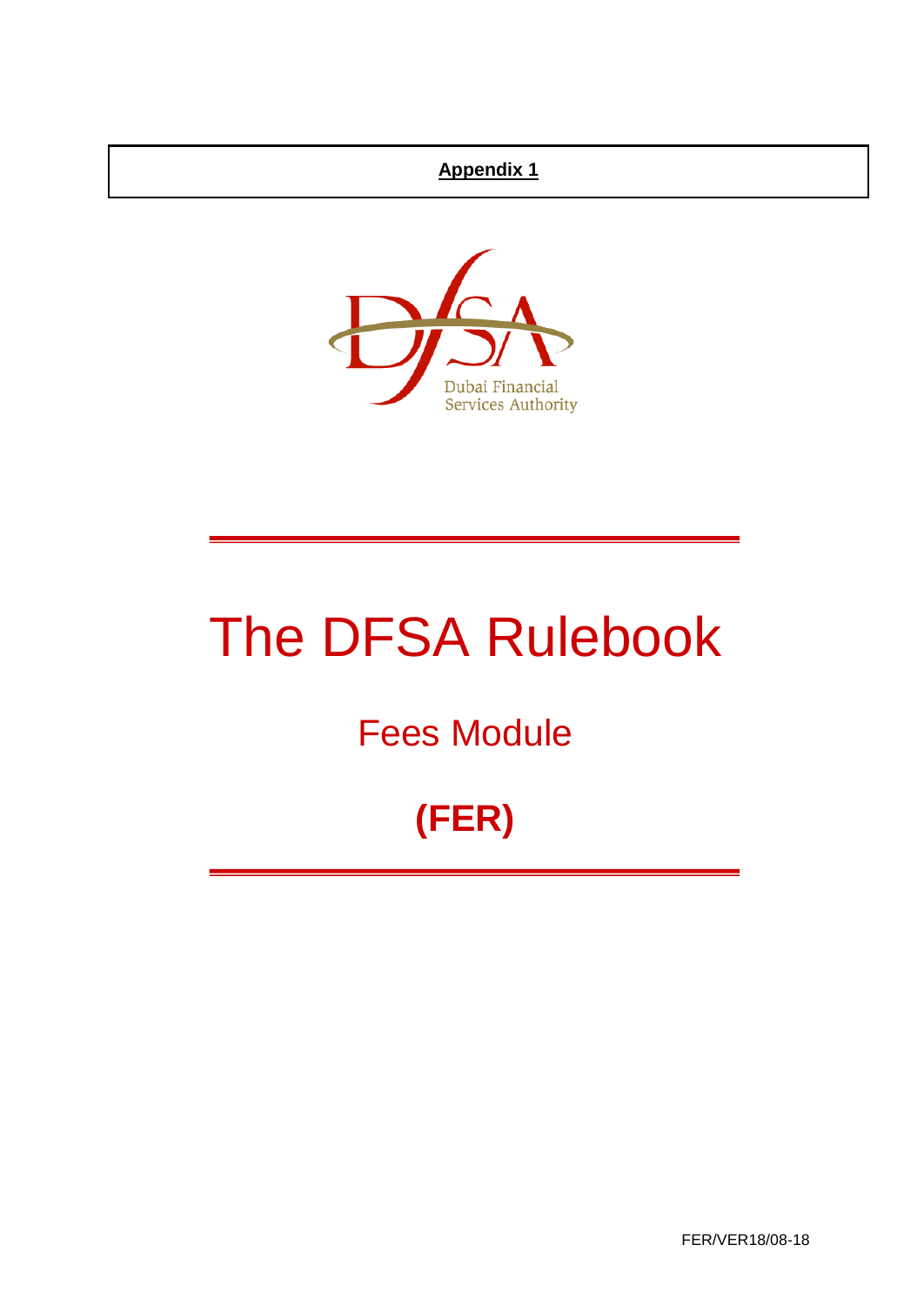

## **Contents**

The contents of this module are divided into the following chapters, sections and appendices:

| 1.<br>1.1                                                                                        |                                                                                                                                                                                                                                                                                                      |  |
|--------------------------------------------------------------------------------------------------|------------------------------------------------------------------------------------------------------------------------------------------------------------------------------------------------------------------------------------------------------------------------------------------------------|--|
| 1.2                                                                                              |                                                                                                                                                                                                                                                                                                      |  |
| 2.<br>2.1<br>2.2<br>2.3<br>2.4<br>2.5<br>2.6<br>2.7<br>2.8<br>2.9<br>2.10<br>2.11                | Application to register as a Registered Auditor or Audit Principal<br>Application for Recognition as a Recognised Body or Recognised Member 8<br>Applications relating to Authorised Individuals and Key Individuals<br>Application for admittance of Securities to the Official List of Securities9 |  |
| 3<br>3.1<br>3.2<br>3.3<br>3.4<br>3.5<br>3.6<br>3.7<br>3.8<br>3.9<br>3.10<br>3.11<br>3.12<br>3.13 | <b>ANNUAL FEES</b><br>Designated Non-Financial Businesses and Professions (initial period) 16<br>Designated Non-Financial Businesses and Professions (subsequent periods)16                                                                                                                          |  |
| 4<br>4.1<br>4.2<br>4.3                                                                           | Seeking consent to commence a regulatory proceeding before the FMT21                                                                                                                                                                                                                                 |  |
| 5<br>5.1                                                                                         |                                                                                                                                                                                                                                                                                                      |  |
| 6                                                                                                |                                                                                                                                                                                                                                                                                                      |  |
| 7                                                                                                |                                                                                                                                                                                                                                                                                                      |  |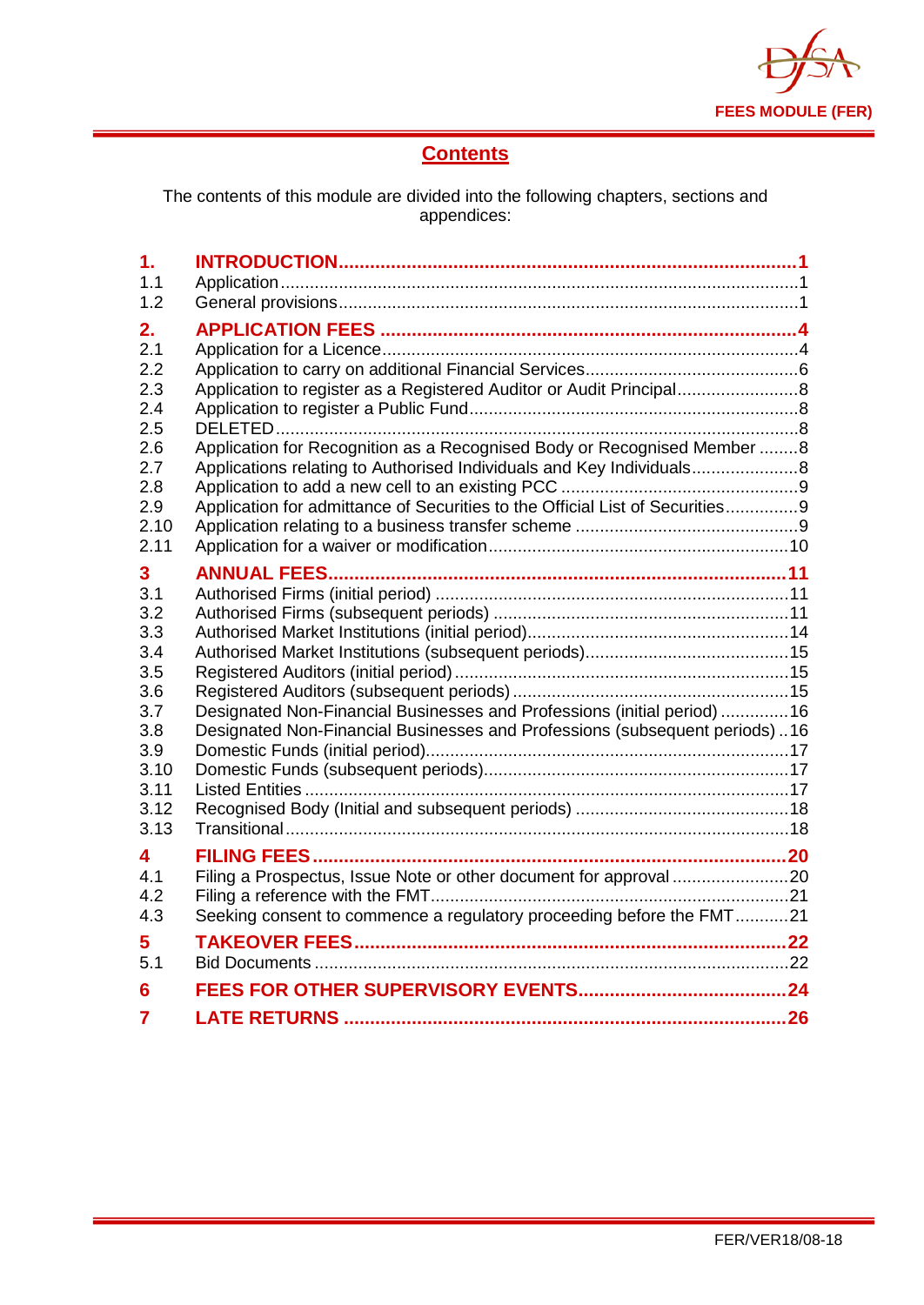

## <span id="page-2-0"></span>**1. INTRODUCTION**

## <span id="page-2-1"></span>**1.1 Application**

**1.1.1** This module applies to a Person to whom a provision in legislation administered by the DFSA applies.

## <span id="page-2-2"></span>**1.2 General provisions**

#### **Due date for payment of fees**

- **1.2.1** Where pursuant to chapter 2 or 4, a fee is payable for any application to the DFSA, the application will not be regarded as submitted until the fee and any supplementary fee has been paid in full.
- **1.2.2** In regard to fees payable pursuant to chapter 3:
	- (a) the initial annual fee must be paid in full to the DFSA within 21 days of the date on which the Licence, Recognition or registration is granted or notification made; and
	- (b) subsequent annual fees are payable in advance and must be paid in full to the DFSA:
		- (i) in the case of a Person other than a Registered Auditor, on or before 1 January of the calendar year to which the fee relates; and
		- (ii) in the case of a Registered Auditor, on or before 1 March of the calendar year to which the fee relates.

#### **Guidance**

In regard to the payment of subsequent annual fees, invoices will be issued at least 21 days before the specified date for payment.

- **1.2.3** In respect of a fee payable pursuant to chapter 5, payment must be made to the DFSA by the Bidder:
	- (a) at the time of filing of the Bid Document with the DFSA; and
	- (b) before the document is posted.

#### **Guidance**

If a fee under chapter 5 is not paid by the date on which it becomes due, the Person is in breach of a Rule and the DFSA is entitled to take action including, but not limited to, taking steps to suspend or cancel listing.

**1.2.4** If a fee is payable under chapter 6 for an application, notification or request, the application, notification or request will not be regarded as submitted until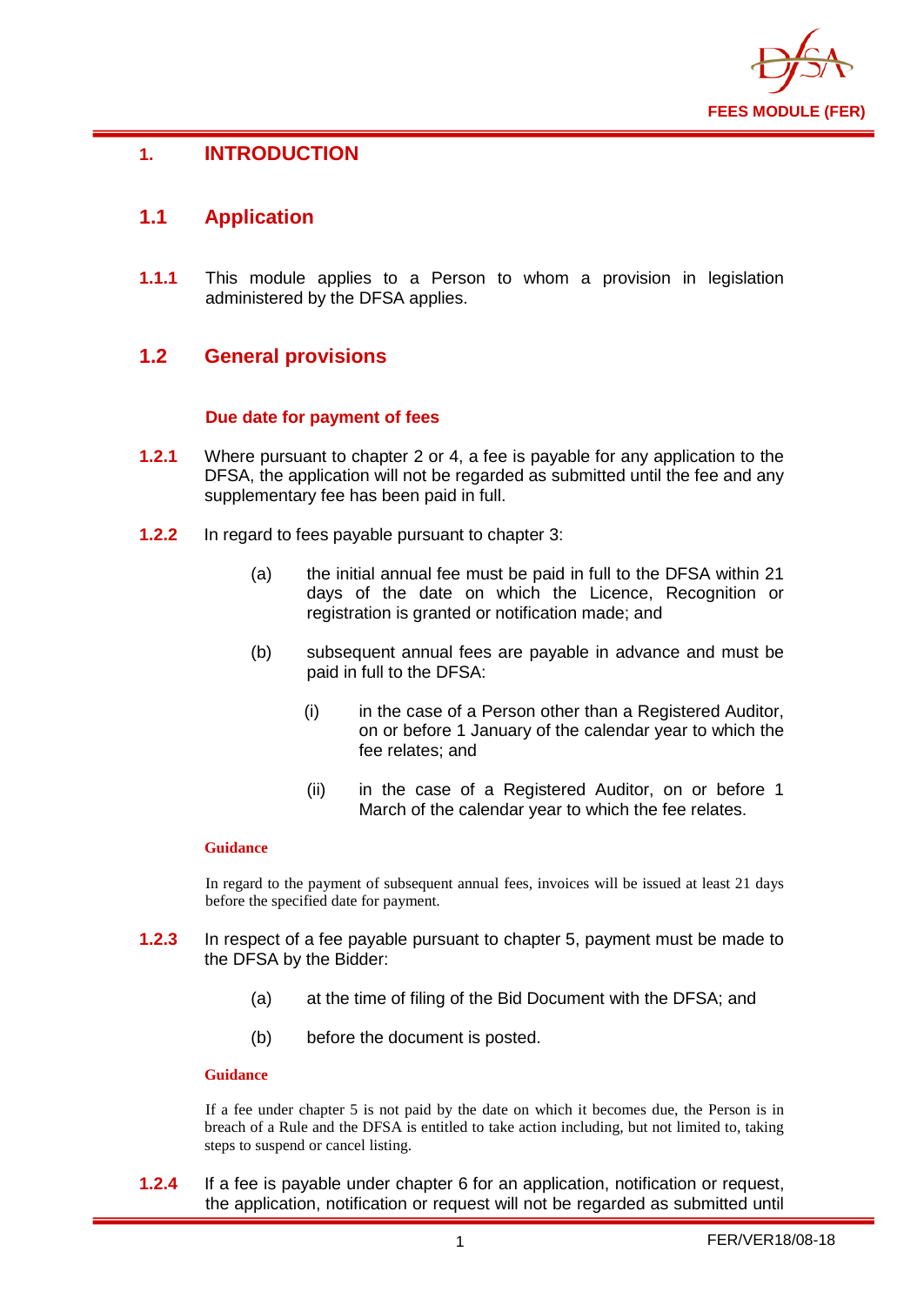

the fee has been paid in full.

**1.2.5** If a fee is payable under chapter 7, the fee must be paid in full within 21 days after the DFSA issues an invoice for that fee.

#### **Reduction, waiver or refund of fees**

**1.2.6** The DFSA may reduce, waive or refund all or part of any fee if it considers that, in the exceptional circumstances of a particular case, it would be equitable to do so.

#### **Supplementary fees**

- **1.2.7** (1) The DFSA may require a Person to pay to the DFSA a supplementary fee in circumstances where it expects to incur substantial additional costs in dealing with an application, notification or conducting ongoing supervision.
	- (2) The procedures in Schedule 3 to the Regulatory Law apply to a decision of the DFSA to require a Person to pay a supplementary fee.
	- (3) If the DFSA decides to require a Person to pay a supplementary fee, the Person may refer the matter to the FMT for review.
	- (4) If the DFSA requires a supplementary fee to be paid, it must issue an invoice to the Person concerned and the Person must pay the fee by the date specified in the invoice.

#### **Guidance**

- 1. The application and annual fees already include an element for specified complexity and other circumstances meriting an appropriate increase to the basic fee. However, if, in the DFSA's opinion, the reasonably estimated cost of dealing with a matter (based on the time likely to be spent on it) is likely to exceed the amount provided for in these Rules, the DFSA may impose a supplementary fee to cover the additional time it reasonably expects to spend on the matter. Such circumstances could include, for example:
	- (a) complex applications by reason of the applicant's start-up profile, origin, ownership structure or proposed business model;
	- (b) cases where it may be necessary to conduct intense supervisory scrutiny of an entity from a risk perspective;
	- (c) novel proposals and applications that cover untested ground or untested areas of the regulatory regime;
	- (d) if a transaction or event involving a Listed Entity, such as an acquisition, disposal, takeover, merger or significant corporate event, is likely to cause the DFSA to incur substantial additional costs; or
	- (e) if the DFSA is likely to spend significant time on an issue affecting a Recognised Person, such as if the DFSA has to liaise with its home supervisor or carry out additional supervisory scrutiny of the Person.
- 2. The purpose of the supplementary fee is to enable the DFSA to cover its costs for resources used in exceptional circumstances to deal with particular cases. The supplementary fee is not intended to be a general revenue raising tool, nor is it the DFSA's intention to use it as a means to make profits in relation to particular cases.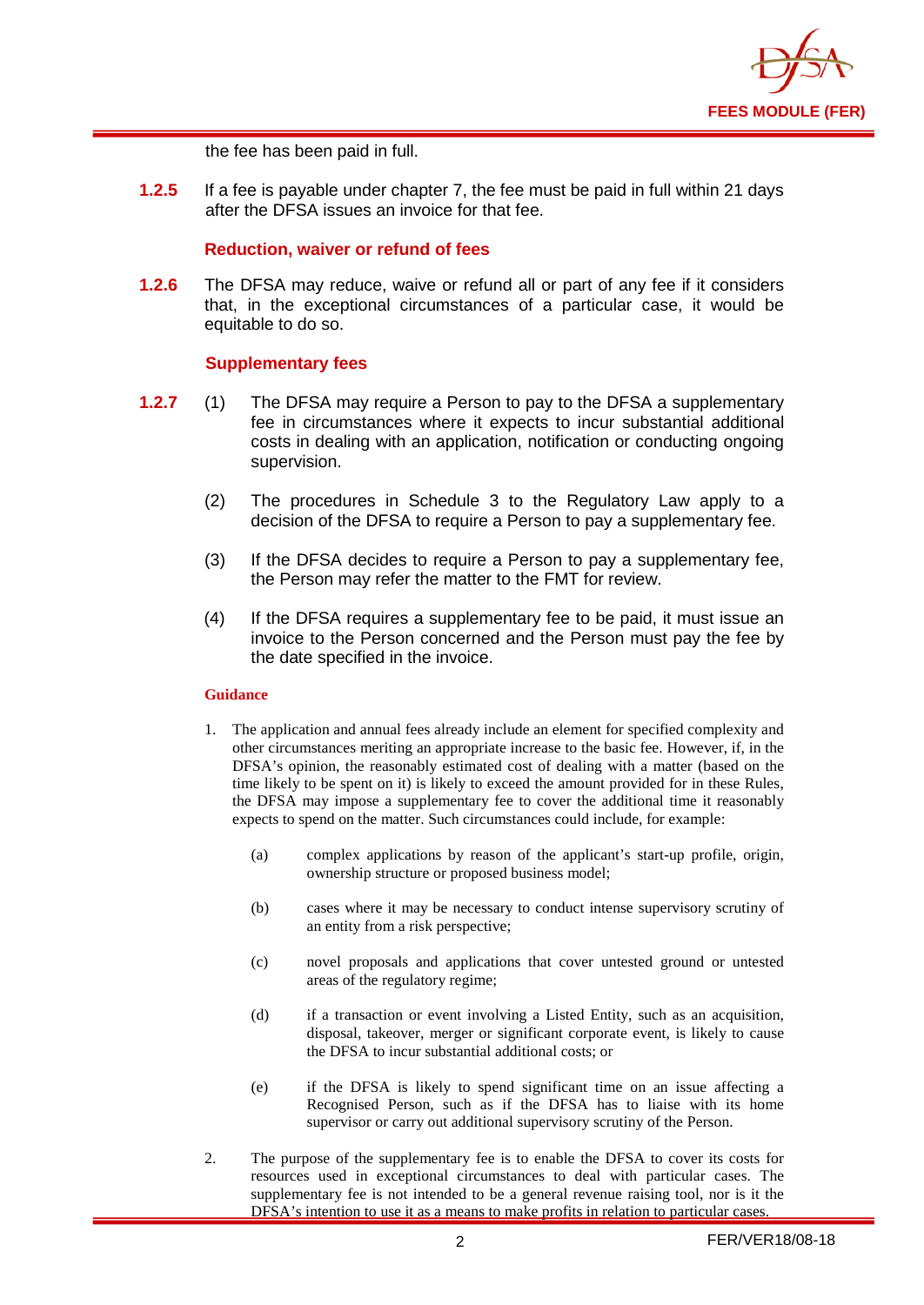

#### **Method of payment**

- **1.2.8** A fee payable under FER must be paid:
	- (a) in United States Dollars; and
	- (b) by a bank transfer made to the DFSA's bank account.

#### **Late payment fee**

- **1.2.9** (1) If a fee referred to in Rule 1.2.2, 1.2.5 or 1.2.7 is not paid in full by the due date, the non-payment incurs a late payment fee of:
	- (a) \$1,000 or an amount equal to 3% of the fee due (whichever is the greater); plus
	- (b) the fee due shall be increased by 1% for each calendar month, or part of a calendar month, that it remains outstanding after the due date.
	- (2) Nothing in this Rule limits the right of the DFSA to take any other action.

#### **Guidance**

If a Person does not pay a fee by the due date, the Person is in breach of a Rule and the DFSA is entitled to take action including, but not limited to, taking steps to withdraw the Person's authorisation, registration or recognition.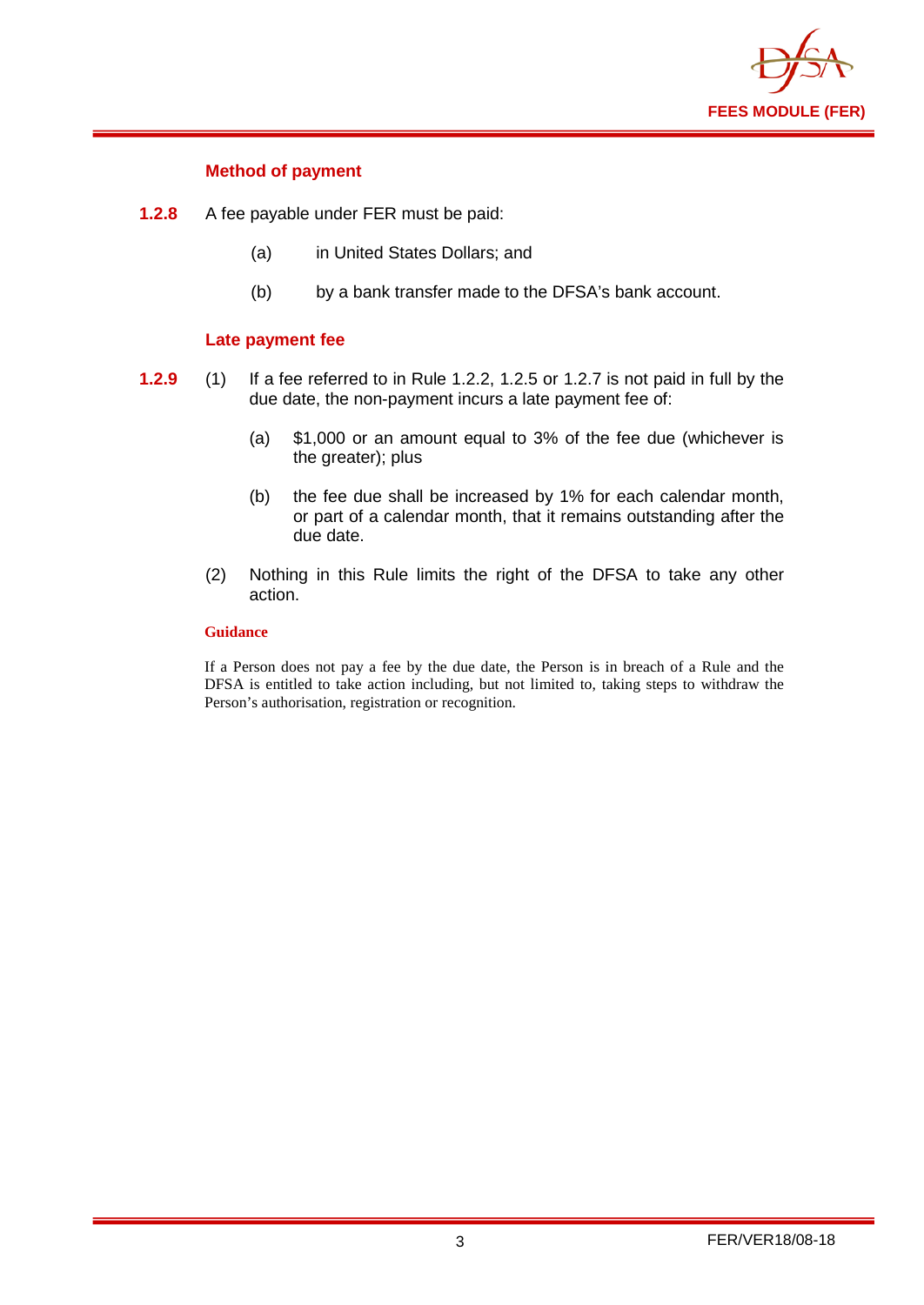

## <span id="page-5-0"></span>**2. APPLICATION FEES**

## <span id="page-5-1"></span>**2.1 Application for a Licence**

- **2.1.1** (1) An applicant applying for a Licence authorising it to carry on one or more Financial Services specified in the left hand column of the table in (2) must pay to the DFSA:
	- (a) the highest of the corresponding fees in the right hand column of that table; plus
	- (b) the fee in (3) if any of the specified factors apply.
	- (2) This is the table referred to in (1):

| Accepting Deposits or Providing Credit.                                                                                               | \$70,000 |
|---------------------------------------------------------------------------------------------------------------------------------------|----------|
| Dealing in Investments as Principal (except as a<br>matched principal).                                                               | \$40,000 |
| Effecting Contracts of Insurance or Carrying Out<br>Contracts of Insurance (except as a Captive<br>Insurer, as a PCC, or as an ISPV). | \$40,000 |
| Managing a Collective Investment Fund if any<br>Fund to be managed is not a Qualified Investor<br>Fund.                               | \$10,000 |
| Managing a Collective Investment Fund if the<br>Funds to be managed will only be Qualified<br>Investor Funds.                         | \$5,000  |
| Dealing in Investments as a matched principal.                                                                                        | \$25,000 |
| Dealing in Investments as Agent.                                                                                                      | \$25,000 |
| Managing Assets.                                                                                                                      | \$25,000 |
| Providing Custody.                                                                                                                    | \$25,000 |
| Managing a Profit Sharing Investment Account.                                                                                         | \$25,000 |
| Providing Trust Services (if it acts as trustee of<br>one or more express trusts).                                                    | \$25,000 |
| Acting as the Trustee of a Fund.                                                                                                      | \$25,000 |
| Arranging Deals in Investments.                                                                                                       | \$15,000 |
| Advising on Financial Products.                                                                                                       | \$15,000 |
| Arranging Custody.                                                                                                                    | \$15,000 |
| Arranging Credit and Advising on Credit.                                                                                              | \$15,000 |
| Insurance Intermediation.                                                                                                             | \$15,000 |
| Insurance Management.                                                                                                                 | \$15,000 |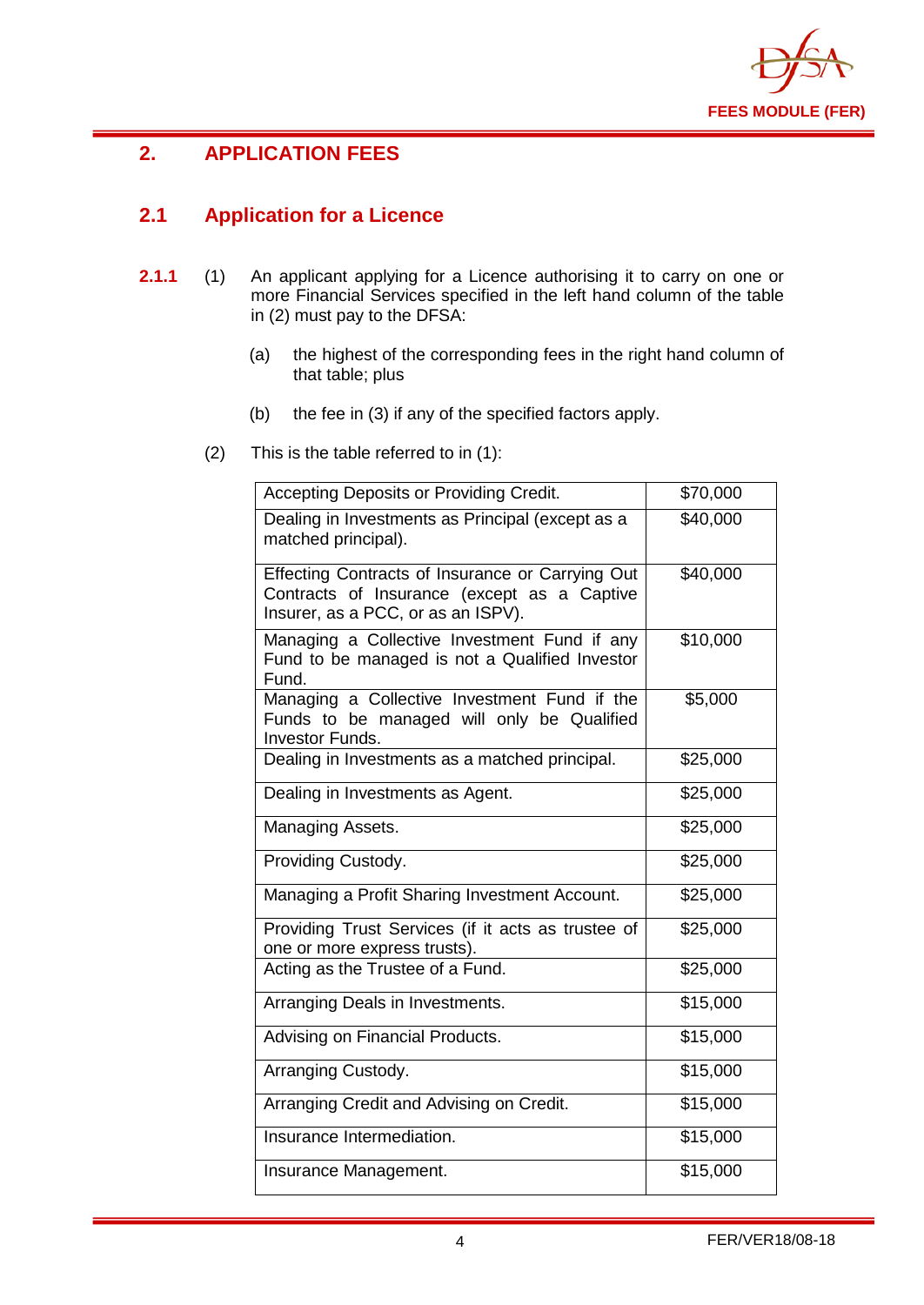

| Providing Trust Services (if it does not act as<br>trustee of any express trust).                                 | \$15,000 |
|-------------------------------------------------------------------------------------------------------------------|----------|
| Operating a Credit Rating Agency.                                                                                 | \$10,000 |
| Effecting Contracts of Insurance or Carrying Out<br>Contracts of Insurance as a Captive Insurer or as<br>an ISPV. | \$5,500  |
| Effecting Contracts of Insurance or Carrying Out<br>Contracts of Insurance as a PCC:                              |          |
| (a)<br>for the core; and                                                                                          | \$8,000  |
| for each cell<br>(b)                                                                                              | \$1,000  |
| Providing Fund Administration.                                                                                    | \$15,000 |
| Operating a Crowdfunding Platform.                                                                                | \$5,000  |

- (3) An additional amount equal to 100% of the fee specified under (2) is payable if any one or more of the following factors apply:
	- (a) the applicant has a corporate structure with:
		- (i) multiple levels (including the applicant's level); or
		- (ii) Group members incorporated in two or more jurisdictions (excluding the DIFC);
	- (b) the applicant has, or proposes to establish, a Holding Company in the DIFC;
	- (c) the applicant is from a jurisdiction, or intends to carry on business from the DIFC in a jurisdiction, where there is no bilateral memorandum of understanding between the DFSA and the relevant Financial Services Regulator in that jurisdiction;
	- (d) the DFSA will act as the consolidated prudential supervisor of the applicant's Financial Group; or
	- (e) the DFSA will act as the lead supervisor of part of the applicant's Group.
- **2.1.2** (1) An applicant applying for a Licence authorising it to carry on one or more of the Financial Services of Operating an Exchange and Operating a Clearing House must pay to the DFSA:
	- (a) for Operating an Exchange, an application fee of \$150,000;
	- (b) for Operating a Clearing House, an application fee of \$150,000; and
	- (c) for Operating an Exchange and Operating a Clearing House, an application fee of \$300,000.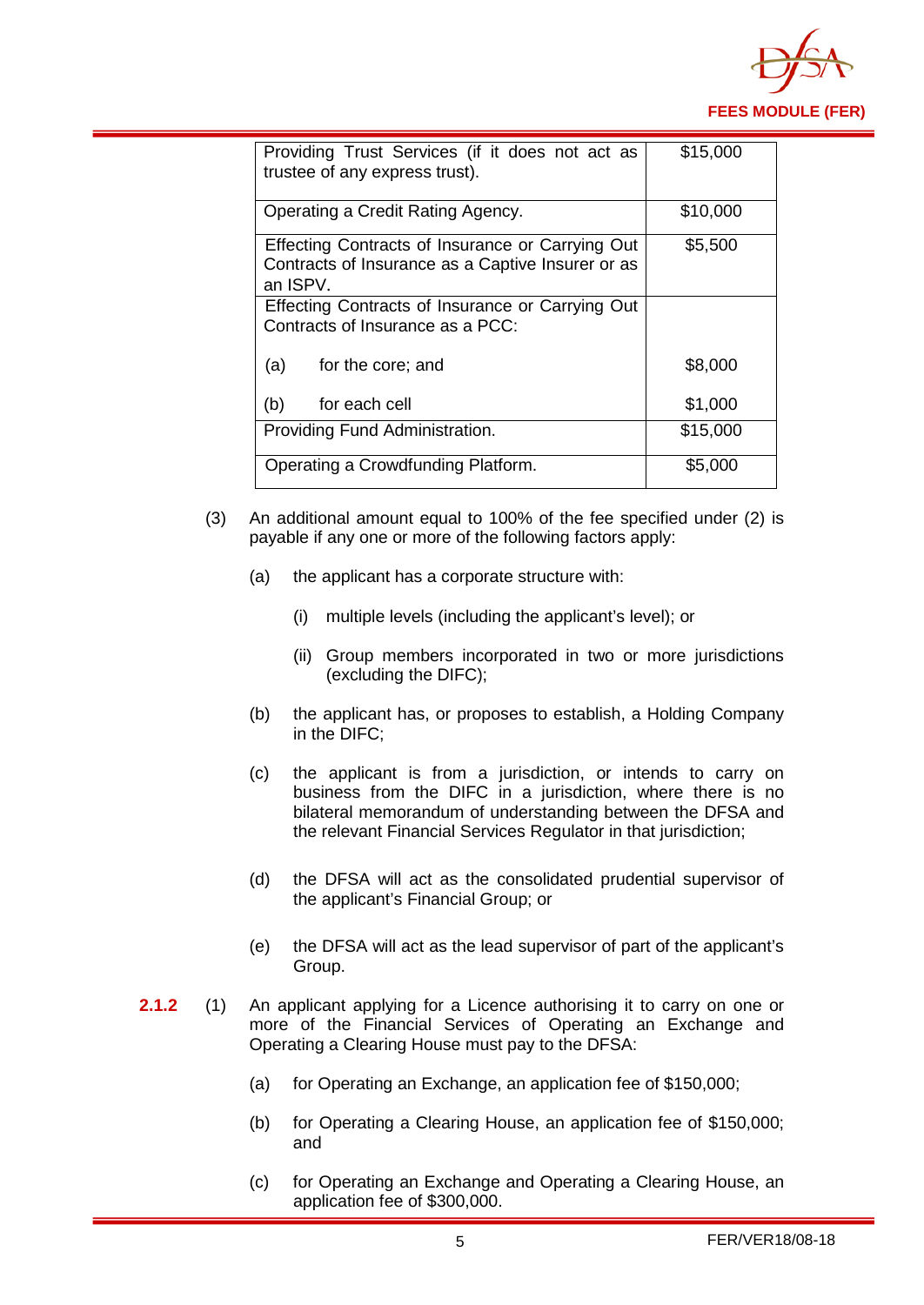

- (2) An applicant referred to in (1) applying for an endorsement to carry on the Financial Service of Operating an Alternative Trading System must pay to the DFSA an additional application fee of \$65,000.
- **2.1.3** An applicant under Rule 2.1.2(a) or (c) seeking an endorsement to its Licence authorising it to maintain an Official List of Securities must pay to the DFSA an additional application fee of \$150,000.
- **2.1.4** An applicant applying for a Licence authorising it to carry on the Financial Service of Operating a Representative Office must pay to the DFSA an application fee of \$4,000.
- **2.1.5** An applicant for a Licence applying for an authorisation, or for an endorsement, to carry on the Financial Service of Operating an Alternative Trading System must pay to the DFSA an additional application fee of \$65,000.
- **2.1.6** An applicant for a Licence must pay to the DFSA the following additional fee for an application for the following endorsements:
	- (a) to act as a Trade Repository, \$15,000;
	- (b) to carry on a Financial Service with or for a Retail Client, \$20,000.

#### **Guidance**

Apart from the application fees specified for particular endorsements in Rules 2.1.2, 2.1.3, 2.1.5 and 2.1.6, fees are not payable for applications for other endorsements if made at the same time as an initial application for a Licence. However, if an application for an endorsement is made after a Licence has been granted, a fee will be payable – see for example Rule 2.2.5.

## <span id="page-7-0"></span>**2.2 Application to carry on additional Financial Services**

#### **Guidance**

Section 2.2 applies to a Person that is already licensed (i.e. an Authorised Firm or Authorised Market Institution), that applies for a further authorisation or endorsement.

- **2.2.1** An Authorised Firm applying for authorisation to carry on additional Financial Services must pay to the DFSA an application fee equal to the difference between:
	- (a) the basic fee which would be payable under Rule 2.1.1 (1) if it were an applicant for a Licence in terms currently being sought; and
	- (b) the basic fee which would be payable under Rule 2.1.1 (1) if it were an applicant for a Licence in terms of that currently held.
- **2.2.2** An Authorised Market Institution applying for authorisation to carry on an additional Financial Service must pay to the DFSA: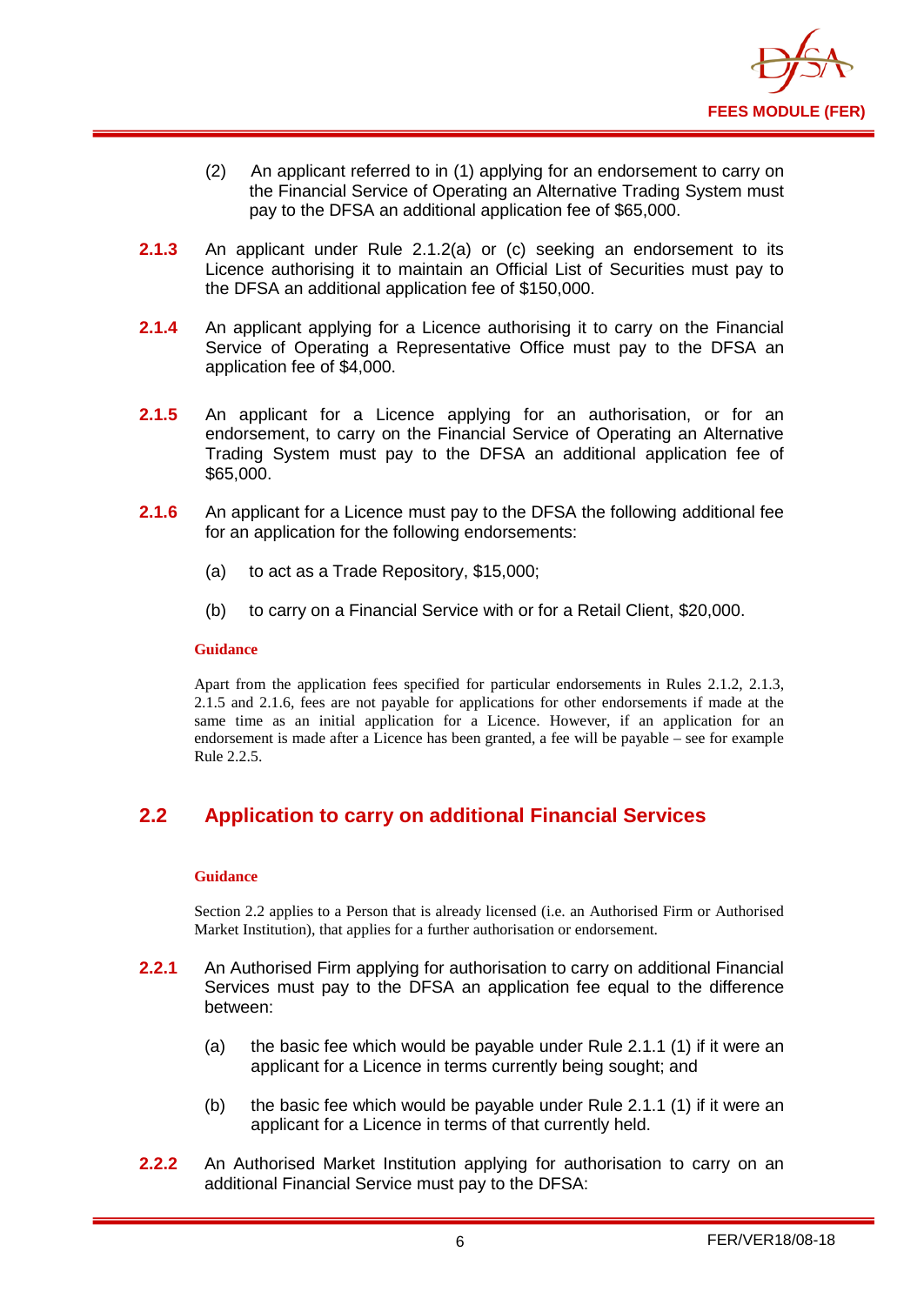

- (a) an application fee of \$150,000 for the Financial Service of Operating a Clearing House; or
- (b) an application fee of \$150,000 for the Financial Service of Operating an Exchange.
- **2.2.3** An Authorised Market Institution applying for an endorsement on its Licence authorising it to maintain an Official List of Securities must pay to the DFSA an additional application fee of \$150,000.
- **2.2.4** An Authorised Firm applying for an authorisation, or an Authorised Market Institution applying for an endorsement, to carry on the additional Financial Service of Operating an Alternative Trading System must pay to the DFSA an additional application fee of \$65,000.
- **2.2.5** An Authorised Person must pay to the DFSA the following fee for an application for the following endorsements:
	- (a) to act as a Trade Repository, \$15,000;
	- (b) to carry on a Financial Service with or for a Retail Client, \$20,000;
	- (c) to conduct Islamic Financial Business, \$5,000;
	- (d) to hold or control Client Assets, \$5,000;
	- (e) to hold Insurance Monies, \$5,000;
	- (f) to conduct Insurance Intermediation activities in respect of contracts of Long-Term Insurance, \$5,000.

#### **Guidance**

Only paragraphs (a) and (c) of Rule 2.2.5 are relevant to Authorised Market Institutions.

- **2.2.6** (1) If an Authorised Firm applies to the DFSA to change the scope of its Licence, and no fee is otherwise payable under this section for the application, the Authorised Firm must pay to the DFSA an application fee of \$10,000 for the application.
	- (2) Paragraph (1) does not apply to an application that is only to remove an authorisation, endorsement, activity or financial product from a Licence.

#### **Guidance**

The reference to a change to the "scope" of a Licence covers any change to an authorisation, endorsement, activity, financial product, restriction or condition on the Licence (for which an application fee is not otherwise payable under this section). For example, an application to amend or remove a restriction on the Licence or to enable a firm to deal in Debentures instead of Shares or to add a product to the list of Investments that the firm may advise on.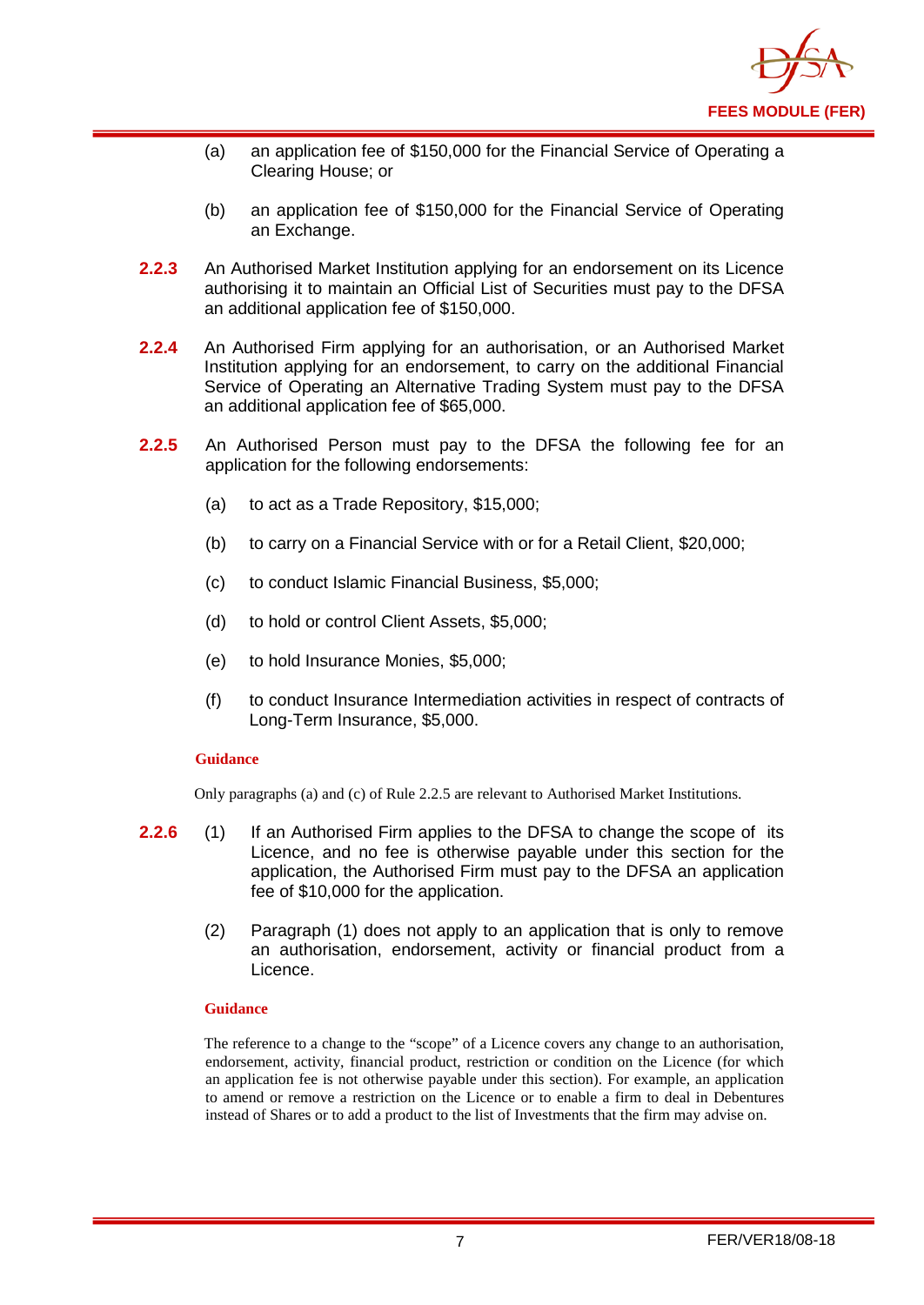

## <span id="page-9-0"></span>**2.3 Application to register as a Registered Auditor or Audit Principal**

- **2.3.1** An applicant for registration as a Registered Auditor must pay to the DFSA an application fee of \$7,000.
- **2.3.2** (1) An applicant for registration as an Audit Principal must pay to the DFSA an application fee of \$500.
	- (2) The fee in (1) does not apply to an application that is made in conjunction with an application for registration as a Registered Auditor.

## <span id="page-9-1"></span>**2.4 Application to register a Public Fund**

**2.4.1** The Fund Manager or the Person proposing to be the Fund Manager of a Domestic Fund which is a Public Fund, who is applying to register the Fund, must pay to the DFSA an application fee of \$1,000.

## <span id="page-9-2"></span>**2.5 DELETED**

**2.5.1** Deleted

## <span id="page-9-3"></span>**2.6 Application for Recognition as a Recognised Body or Recognised Member**

- **2.6.1** An applicant for Recognition as a Recognised Body must pay to the DFSA an application fee of \$15,000.
- **2.6.2** An applicant for Recognition as a Recognised Member must pay to the DFSA an application fee of \$1,000.

## <span id="page-9-4"></span>**2.7 Applications relating to Authorised Individuals and Key Individuals**

- **2.7.1** An Authorised Firm applying to the DFSA:
	- (a) for Authorised Individual status for an individual;
	- (b) to amend an Authorised Individual's authorisation to include a new Licensed Function; or
	- (c) to substitute one Authorised Individual for another performing a particular Licensed Function in the Authorised Firm,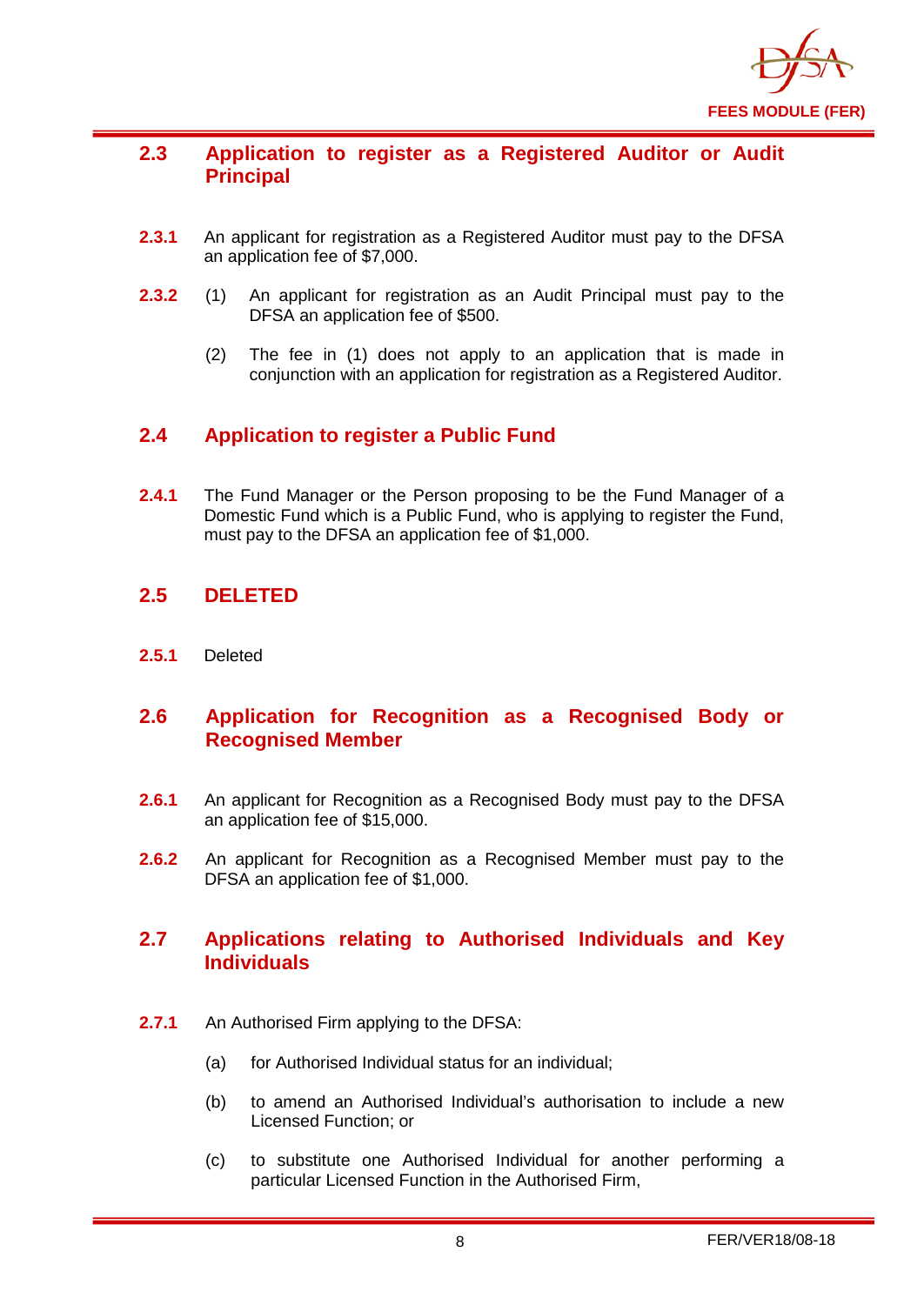

must pay to the DFSA an application fee of \$500 for each Authorised Individual for whom it is seeking authorisation; to amend the scope of his authorisation; or to substitute as an Authorised Individual (as the case may be).

- **2.7.2** An Authorised Market Institution applying to the DFSA:
	- (a) for Key Individual status for an individual;
	- (b) to amend a Key Individual's authorisation to include a new Licensed Function; or
	- (c) to substitute one Key Individual for another performing a particular Licensed Function in the Authorised Market Institution,

must pay to the DFSA an application fee of \$500 for each Key Individual for whom it is seeking authorisation; to amend the scope of his authorisation; or to substitute as a Key Individual (as the case may be).

#### **Guidance**

Rules 2.7.1 and 2.7.2 apply if a Person is already licensed by the DFSA and applies to add or change an Authorised Individual or Key Individual. A fee is not payable for an application for Authorised Individual or Key Individual status if the application is made at the same time as an initial application for a Licence.

## <span id="page-10-0"></span>**2.8 Application to add a new cell to an existing PCC**

**2.8.1** A Licenced PCC applying to add one or more new cells must pay to the DFSA \$1,000 in respect of each cell to be added.

## <span id="page-10-1"></span>**2.9 Application for admittance of Securities to the Official List of Securities**

**2.9.1** An applicant for admission of Securities to the Official List of Securities must pay to the DFSA an application fee of \$2,500.

#### **Guidance**

An applicant for admission of Securities to the Official List of Securities under Rule 2.9.1 may include an applicant who is an Exempt Offeror (as defined in Article 13(2) of the Markets Law).

## <span id="page-10-2"></span>**2.10 Application relating to a business transfer scheme**

**2.10.1** An Authorised Firm applying under GEN Rule 12.1.5 for DFSA consent to a transfer scheme must pay to the DFSA an application fee of \$5,000.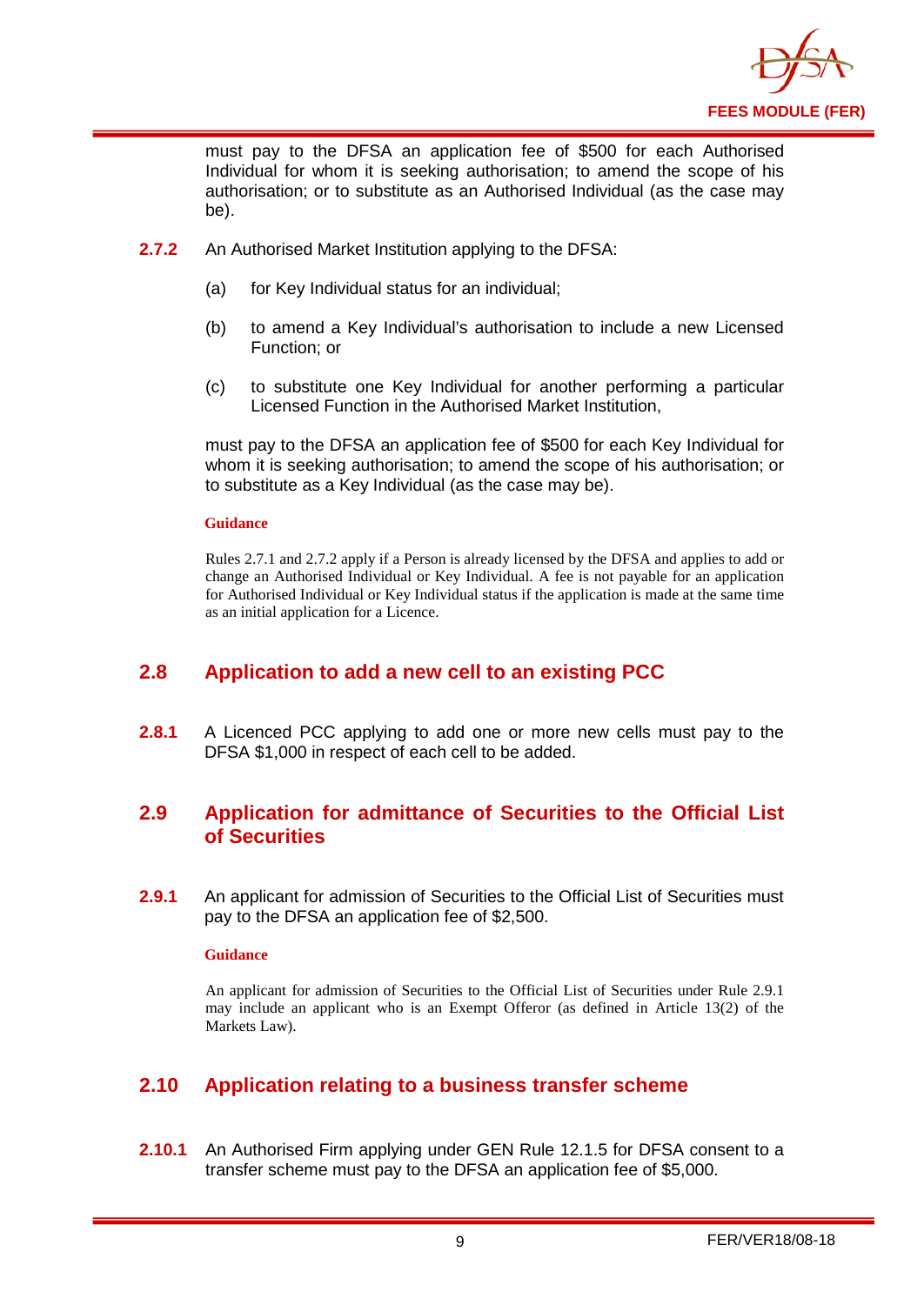

## <span id="page-11-0"></span>**2.11 Application for a waiver or modification**

- **2.11.1** (1) An applicant for a waiver or modification of any Rule in the Rulebook or any Article of the Markets Law must pay to the DFSA an application fee of \$5,000 if, in the DFSA's opinion, the application involves an issue that is novel or complex or will for any other reason require the DFSA to spend a significant amount of time on the application.
	- (2) The fee in (1) does not apply if the application for a waiver or modification is made in conjunction with an application for a Licence.

#### **Guidance**

The DFSA will in some cases determine that a waiver or modification should be standardised, that is, made available to any applicant meeting certain criteria. No fee will be required for an application for a standard waiver or modification. In other cases, the DFSA will assess on a case-by-case basis whether the criteria for a fee set out in Rule 2.11.1 apply.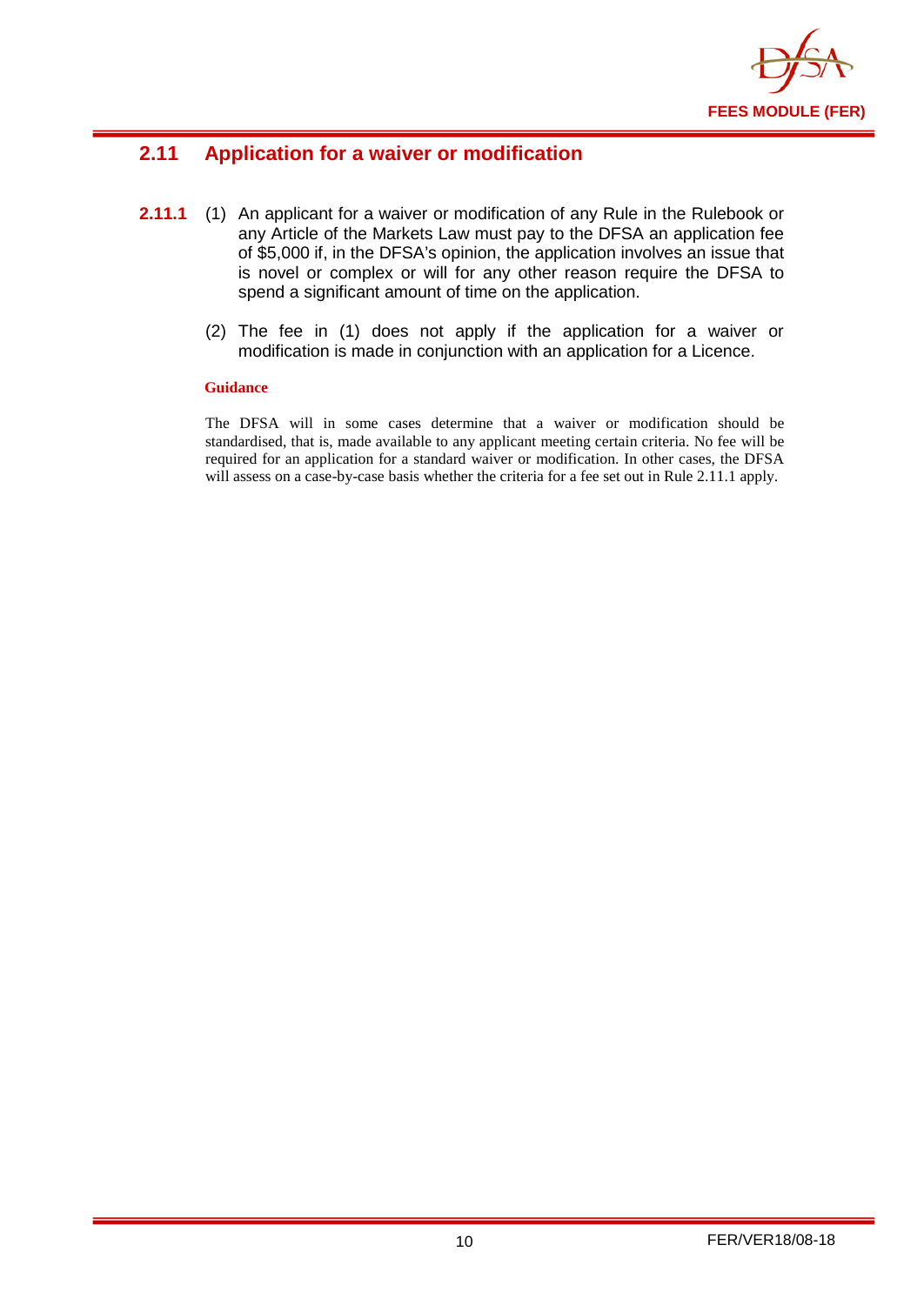

## <span id="page-12-0"></span>**3 ANNUAL FEES**

## <span id="page-12-1"></span>**3.1 Authorised Firms (initial period)**

- **3.1.1** (1) An Authorised Firm must pay to the DFSA the initial annual fee specified in (2) for the initial period of regulation between the date of the grant of its Licence and the end of the year.
	- (2) The initial annual fee is the fee which was payable at the time of its application for the Licence, multiplied by the number of whole calendar months between the date of the grant of the Licence and the end of the year divided by 12.

## <span id="page-12-2"></span>**3.2 Authorised Firms (subsequent periods)**

- **3.2.1** (1) An Authorised Firm must pay to the DFSA an annual fee for any period of regulation after the initial period described in Rule 3.1.1.
	- (2) The annual fee is:
		- (a) the highest of the fees specified in the right hand column of the table in (3) corresponding to the Financial Services specified in the left hand column of the table which the Authorised Firm is authorised to carry on under its Licence; plus
		- (b) the amount specified in the table to Rule 3.2.3 for each applicable factor specified in that table; plus
		- (c) \$1,000 for each complete \$1,000,000 of expenditure, where "expenditure" has the meaning given in Rule 3.2.2; plus
		- (d) \$65,000, if the Authorised Firm is carrying on the Financial Service of Operating an Alternative Trading System; plus
		- (e) \$1,000 for each additional Financial Service specified on its Licence (excluding the relevant Financial Service with the highest fee that applies under (a) and, if applicable, the Financial Service in (d)).
	- (2A) For the purposes of calculating the annual fee under (2) an amount referred to:
		- (a) in (2)(b) is payable only for the calendar year 2020 and any later calendar year; and
		- (b) in (2)(e) is to be calculated as \$500 per additional Financial Service instead of \$1,000 for the 2018 calendar year only.
	- (3) This is the table referred to in (2) (a):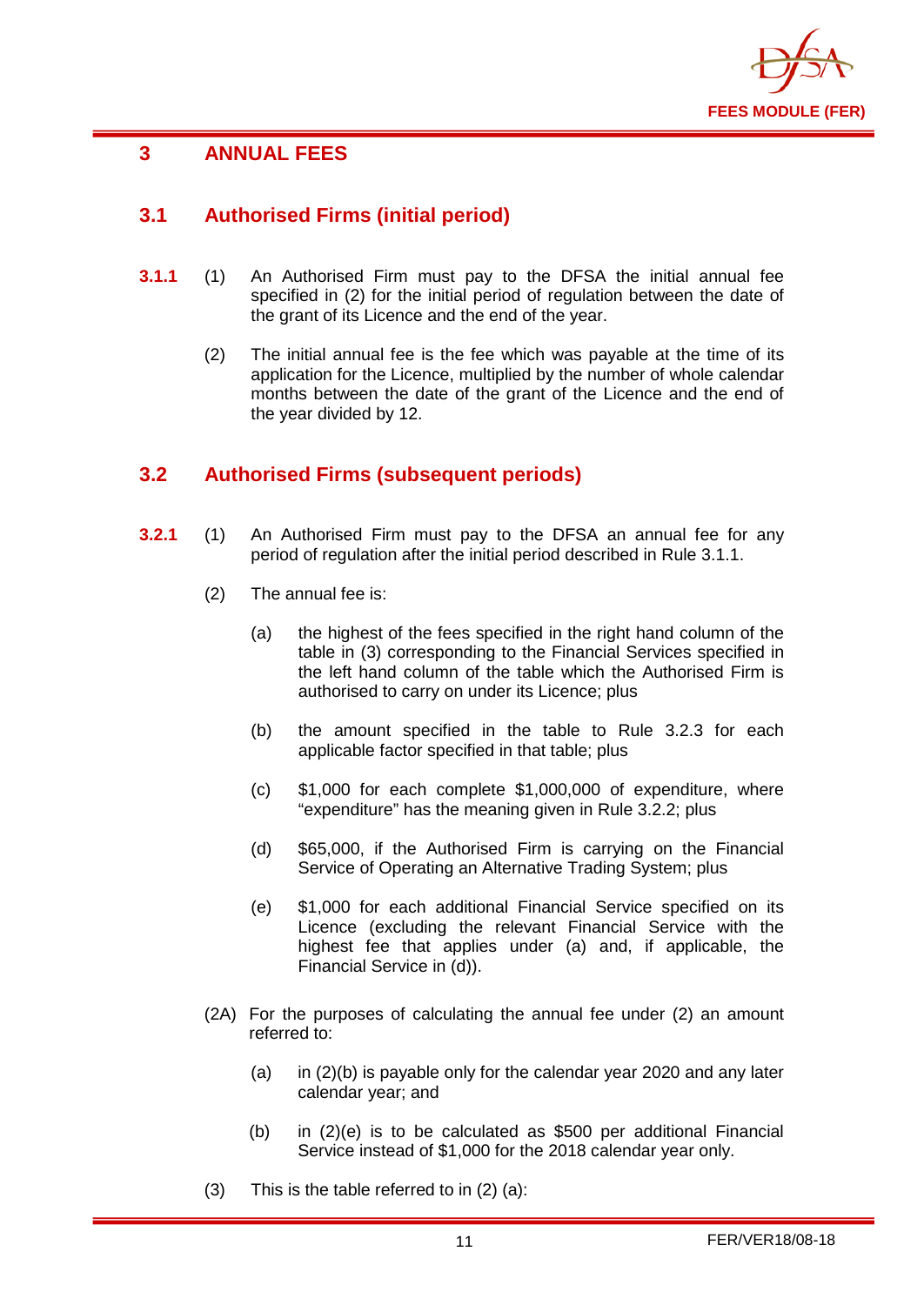

| Accepting Deposits or Providing Credit.                                                                                                                                               |           |
|---------------------------------------------------------------------------------------------------------------------------------------------------------------------------------------|-----------|
| (a) for the calendar year 2018:                                                                                                                                                       | \$85,000  |
| (b) for the calendar year 2019, and any later<br>calendar year:                                                                                                                       | \$100,000 |
| Dealing in Investments as Principal (except as a<br>matched principal).                                                                                                               |           |
| (a) for the calendar year 2018:                                                                                                                                                       | \$45,000  |
| (b) for the calendar year 2019, and any later<br>calendar year:                                                                                                                       | \$50,000  |
| Effecting Contracts of Insurance or Carrying Out<br>Contracts of Insurance where the Authorised<br>Firm is not carrying on business as a Captive<br>Insurer, as a PCC, or as an ISPV. |           |
| (a) for the calendar year 2018:                                                                                                                                                       | \$45,000  |
| (b) for the calendar year 2019, and any later<br>calendar year:                                                                                                                       | \$50,000  |
| Managing a Collective Investment Fund if any<br>Fund managed is not a Qualified Investor Fund.                                                                                        | \$10,000  |
| Managing a Collective Investment Fund if the<br>Funds managed are only Qualified Investor<br>Funds.                                                                                   | \$5,000   |
| Dealing in Investments as a matched principal.                                                                                                                                        | \$25,000  |
| Dealing in Investments as Agent.                                                                                                                                                      | \$25,000  |
| Managing Assets.                                                                                                                                                                      | \$25,000  |
| Providing Custody.                                                                                                                                                                    | \$25,000  |
| Managing a Profit Sharing Investment Account.                                                                                                                                         | \$25,000  |
| Providing Trust Services (if it acts as trustee of<br>one or more express trusts).                                                                                                    | \$25,000  |
| Acting as the Trustee of a Fund.                                                                                                                                                      | \$25,000  |
| Arranging Deals in Investments.                                                                                                                                                       | \$15,000  |
| Advising on Financial Products.                                                                                                                                                       | \$15,000  |
| Arranging Custody.                                                                                                                                                                    | \$15,000  |
| Arranging Credit and Advising on Credit                                                                                                                                               | \$15,000  |
| Insurance Intermediation.                                                                                                                                                             | \$15,000  |
| Insurance Management.                                                                                                                                                                 |           |
| (a) for the calendar year 2018:                                                                                                                                                       | \$17,500  |
| (b) for the calendar year 2019, and any later                                                                                                                                         |           |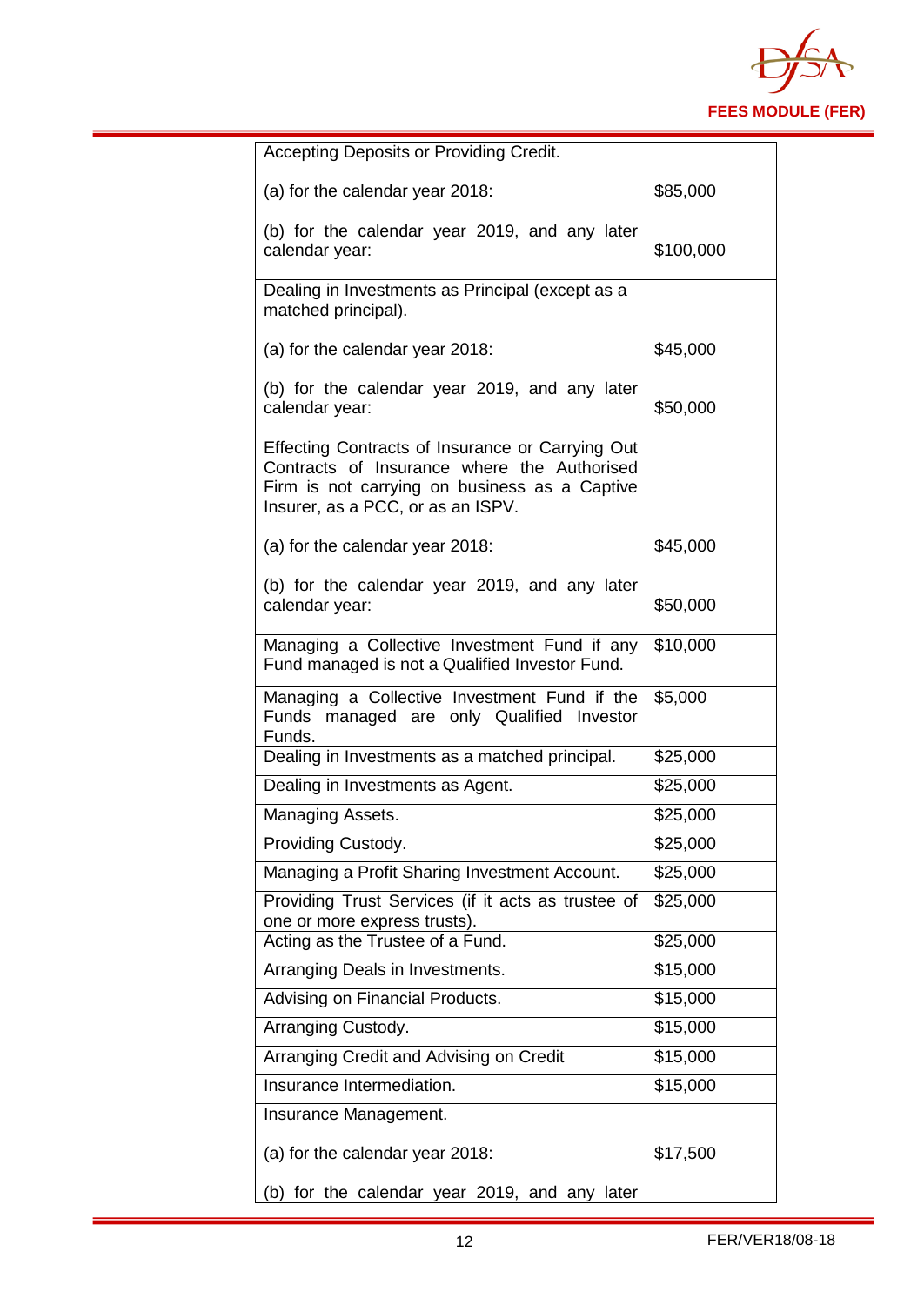

| calendar year:                                                                                                                                                         | \$20,000 |
|------------------------------------------------------------------------------------------------------------------------------------------------------------------------|----------|
| Providing Trust Services (if it does not act as<br>trustee of any express trust).                                                                                      | \$15,000 |
| Operating a Credit Rating Agency.                                                                                                                                      |          |
| (a) for the calendar year 2018:                                                                                                                                        | \$12,500 |
| (b) for the calendar year 2019, and any later<br>calendar year:                                                                                                        | \$15,000 |
| Effecting Contracts of Insurance or Carrying Out<br>Contracts of Insurance where the Authorised<br>Firm is carrying on business as a Captive Insurer<br>or as an ISPV. | \$5,500  |
| Effecting Contracts of Insurance or Carrying Out<br>Contracts of Insurance where the Authorised<br>Firm is carrying on business as a PCC:                              |          |
| (a)<br>for the core; and                                                                                                                                               | \$8,000  |
| (b)<br>for each cell.                                                                                                                                                  | \$1,000  |
| Providing Fund Administration.                                                                                                                                         | \$15,000 |
| Operating a Crowdfunding Platform.                                                                                                                                     | \$10,000 |

- (4) The annual fee for an Authorised Firm authorised as a Representative Office is \$4,000.
- **3.2.2** (1) For the purposes of Rule 3.2.1 and subject to (2), "expenditure" means:
	- (a) in the case of an Authorised Firm which is a Domestic Firm and to which PIB applies, its annual expenditure calculated as the sum of the amounts entered in its PIB regulatory return in respect of "administrative expenses", "depreciation" and "other operating expenses" in relation to business carried on in or from the DIFC including business carried on through a branch in another jurisdiction:
	- (b) in the case of an Authorised Firm which operates in the DIFC through a Branch and to which PIB applies, its annual expenditure calculated as the sum of the amounts entered in its PIB regulatory return in respect of "administrative expenses", "depreciation" and "other operating expenses" in relation to business carried on in or from the DIFC; and
	- (c) in the case of an Authorised Firm to which PIN applies, its annual expenditure as set out in its IN100 or IN30 Annual Regulatory Return, as the case may be, in respect of business carried on in or from the DIFC including, in the case of a Domestic Firm, business carried on through a branch in another jurisdiction;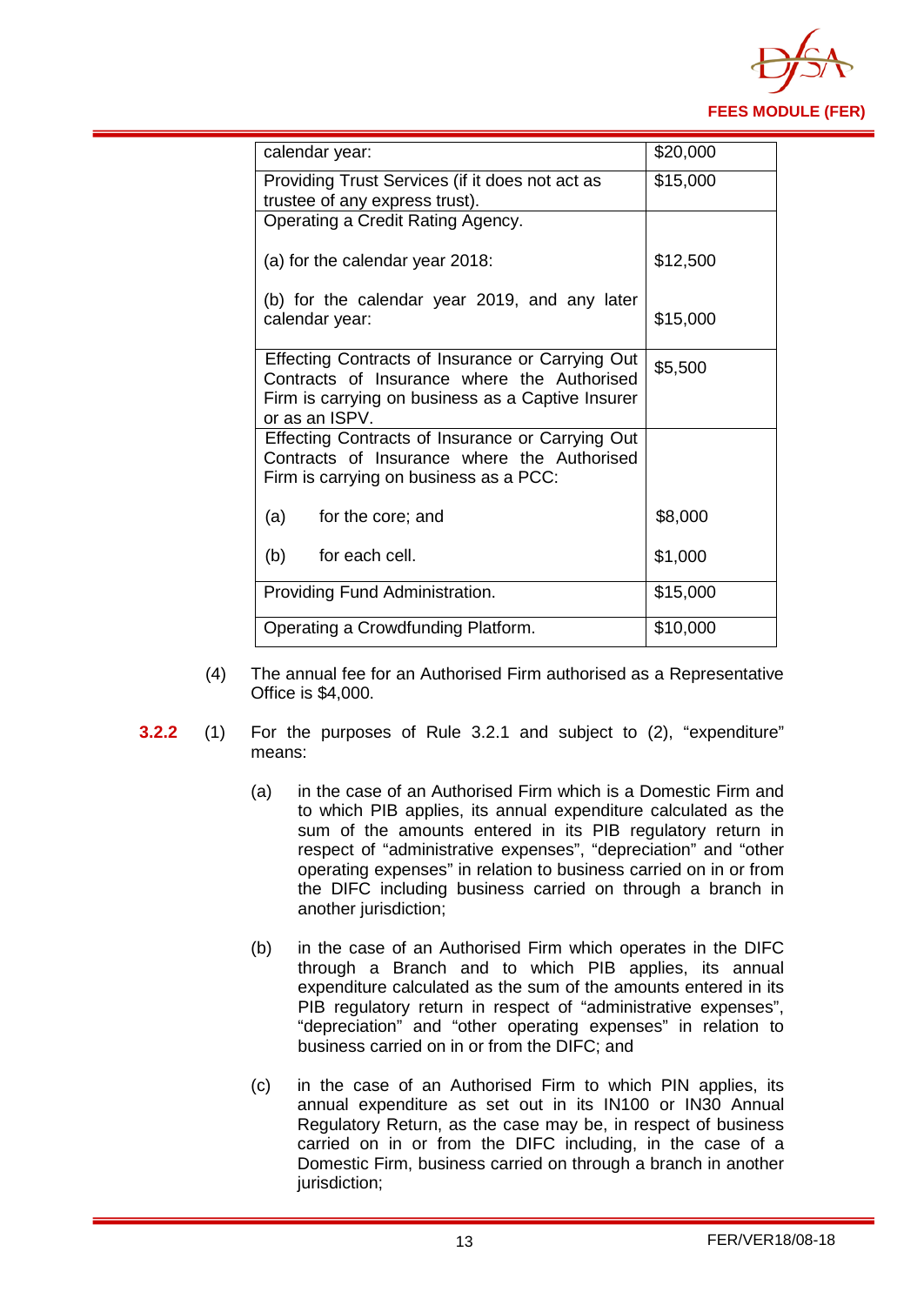

for the last financial year for which the Authorised Firm has submitted regulatory returns to the DFSA.

(2) If the last financial year referred to in (1) was not twelve months in duration, the expenditure figure shall be increased or decreased on a pro rata basis to produce an equivalent twelve month figure.

#### **Guidance**

The effect of Rule 3.2.2 is that if an Authorised Firm has not, in accordance with the Rules, submitted its first Annual Regulatory Return, then the amount of expenditure is set at zero for the purpose of Rule 3.2.1  $(2)(c)$ .

#### **3.2.3** This is the table referred to in Rule 3.2.1(2)(b):

| <b>Factor</b>                                                                                                                                                      | Amount                                                                                            |  |
|--------------------------------------------------------------------------------------------------------------------------------------------------------------------|---------------------------------------------------------------------------------------------------|--|
| <b>Systemically Important Financial</b><br><b>Institutions</b>                                                                                                     |                                                                                                   |  |
| An Authorised Firm that meets both of the<br>following conditions:                                                                                                 | An amount<br>equal<br>to<br>of<br>100%<br>the<br>fee<br>referred<br>to in<br>Rule                 |  |
| it is in prudential Category 1, 2 or 5<br>(a)<br>under PIB or it is an Insurer; and                                                                                | $3.2.1(2)(a)$ .                                                                                   |  |
| it is part of a Group included on the list of<br>(b)<br>global systemically important financial<br>institutions published by the Financial<br>Stability Board.     |                                                                                                   |  |
| DFSA is the consolidated or lead<br>supervisor                                                                                                                     |                                                                                                   |  |
| An Authorised Firm for which the DFSA acts as<br>the consolidated prudential supervisor of its<br>Financial Group or as a lead supervisor of part<br>of its Group. | equal<br>An amount<br>to<br>100%<br>of<br>the<br>fee<br>referred to in<br>Rule<br>$3.2.1(2)(a)$ . |  |

#### **Guidance**

If both of the factors set out in the table to Rule 3.2.3 are applicable to an Authorised Firm, then the specified amounts are cumulative.

## <span id="page-15-0"></span>**3.3 Authorised Market Institutions (initial period)**

- **3.3.1** (1) An Authorised Market Institution must pay to the DFSA an initial annual fee specified in (2) for the initial period of regulation between the date of the grant of its Licence and the end of the year.
	- (2) The initial annual fee is \$100,000, multiplied by the number of whole calendar months between the date of the grant of the Licence and the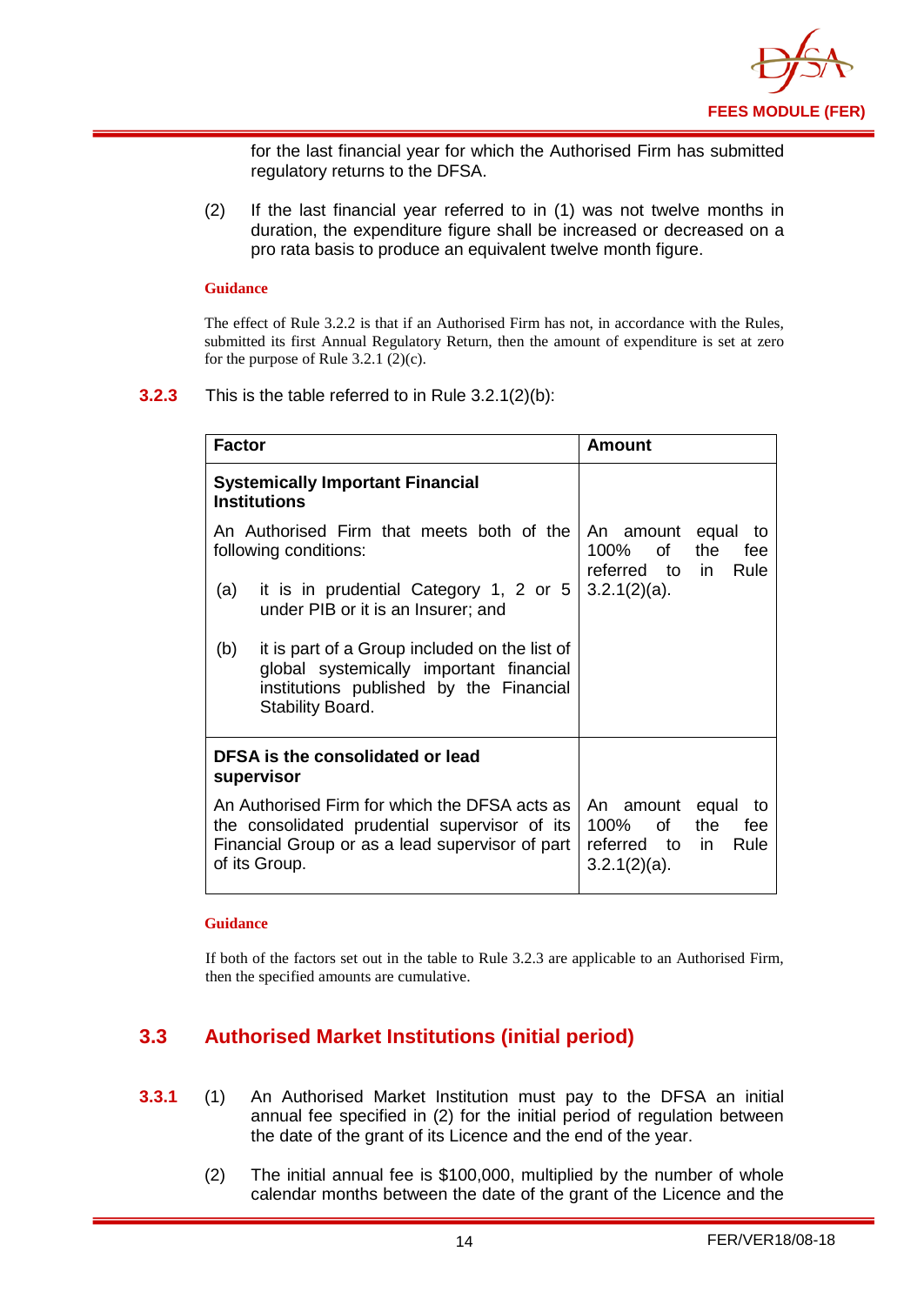

end of the year and divided by 12.

#### <span id="page-16-0"></span>**3.4 Authorised Market Institutions (subsequent periods)**

- **3.4.1** An Authorised Market Institution must pay to the DFSA the applicable annual fee prescribed in Rules 3.4.2, 3.4.3 and 3.4.4 for any period of regulation after the initial period described in Rule 3.3.1.
- **3.4.2** (1) An Authorised Market Institution carrying on the Financial Service of Operating an Exchange must pay to the DFSA an annual fee of \$100,000.
	- (2) An Authorised Market Institution carrying on the Financial Service of Operating a Clearing House must pay to the DFSA an annual fee of \$100,000.
	- (3) An Authorised Market Institution carrying on both of the Financial Services of Operating an Exchange and Operating a Clearing House must pay to the DFSA an annual fee of \$200,000.
- **3.4.3** An Authorised Market Institution maintaining an Official List of Securities must pay to the DFSA an annual fee of \$75,000.
- **3.4.4** An Authorised Market Institution carrying on the Financial Service of Operating an Alternative Trading System must pay to the DFSA an annual fee of \$65,000.

## <span id="page-16-1"></span>**3.5 Registered Auditors (initial period)**

- **3.5.1** (1) A Registered Auditor permitted under its registration to conduct audits of Authorised Persons (where those Persons are Domestic Firms or Domestic Funds) must pay to the DFSA an initial annual fee for the initial period of registration between the date of the grant of registration and the end of the year calculated in accordance with (2).
	- (2) The initial annual fee is \$7,000 multiplied by the number of whole calendar months between the date of the grant of the registration and the end of the calendar year and then divided by 12.

## <span id="page-16-2"></span>**3.6 Registered Auditors (subsequent periods)**

- **3.6.1** (1) A Registered Auditor permitted under its registration to conduct audits of Authorised Persons (where those Persons are Domestic Firms) or Domestic Funds must, subject to Rule 3.6.3, pay to the DFSA an annual fee calculated in accordance with (2).
	- (2) The amount of the fee payable is specified in the right hand column of the table and is dependent upon the number of audits of Authorised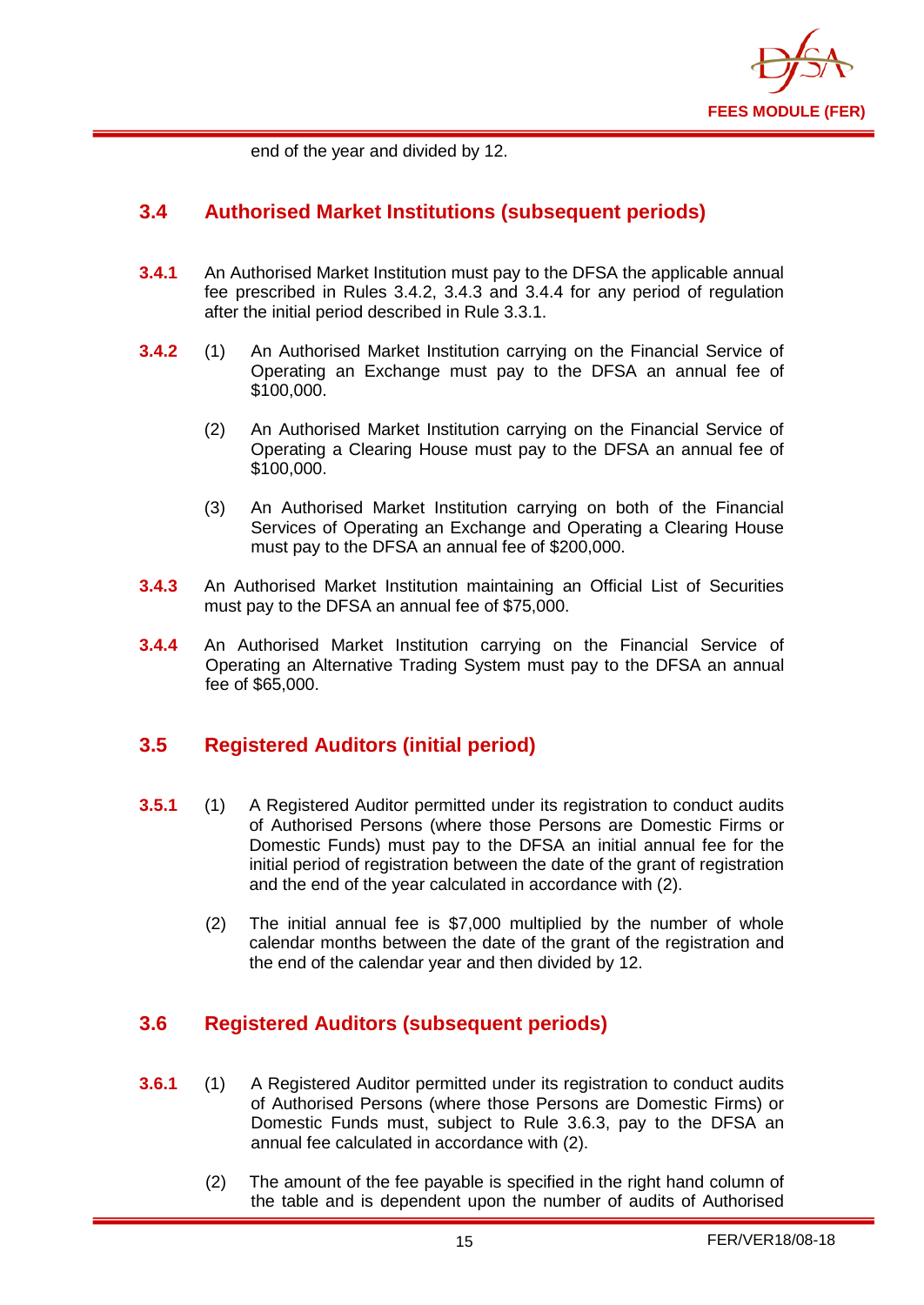

Persons which are Domestic Firms and audits of Domestic Funds specified in the left hand column.

| Audits reported in Registered   Annual fee<br>Auditor's Annual Information<br>Return for the previous<br>calendar year |                                    |  |  |
|------------------------------------------------------------------------------------------------------------------------|------------------------------------|--|--|
| $0 - 15$                                                                                                               | \$7,000                            |  |  |
| 16-30                                                                                                                  | \$7,000 plus \$500<br>audit<br>per |  |  |
|                                                                                                                        | conducted above 15.                |  |  |
| 31 or more                                                                                                             | \$14,500 plus \$1,000 per<br>audit |  |  |
|                                                                                                                        | conducted above 30.                |  |  |

- **3.6.2** (1) A Registered Auditor permitted under its registration to conduct audits of Public Listed Companies must, subject to Rule 3.6.3, pay to the DFSA an annual fee calculated in accordance with (2).
	- (2) The amount of the fee is \$5,000 per audit conducted of a Public Listed Company as reported in the Registered Auditor's Annual Information Return for the previous calendar year.
	- (3) No fee is payable under this Rule if the Registered Auditor has not conducted any audits of Public Listed Companies in the previous calendar year.
- **3.6.3** A Registered Auditor permitted under its registration to conduct audits of both:
	- (a) Authorised Persons (where those persons are Domestic Firms) or Domestic Funds; and
	- (b) Public Listed Companies,

must pay to the DFSA an annual fee equal to the amount calculated under Rule 3.6.1 plus the amount calculated under Rule 3.6.2.

#### <span id="page-17-0"></span>**3.7 Designated Non-Financial Businesses and Professions (initial period)**

**3.7.1** A DNFBP must pay to the DFSA an annual fee of \$6,000 for the initial period of registration between the date of the grant of registration and the end of the year**.** 

#### <span id="page-17-1"></span>**3.8 Designated Non-Financial Businesses and Professions (subsequent periods)**

**3.8.1** A DNFBP must pay to the DFSA an annual fee of \$6,000 for any period of registration after the initial period described in Rule 3.7.1.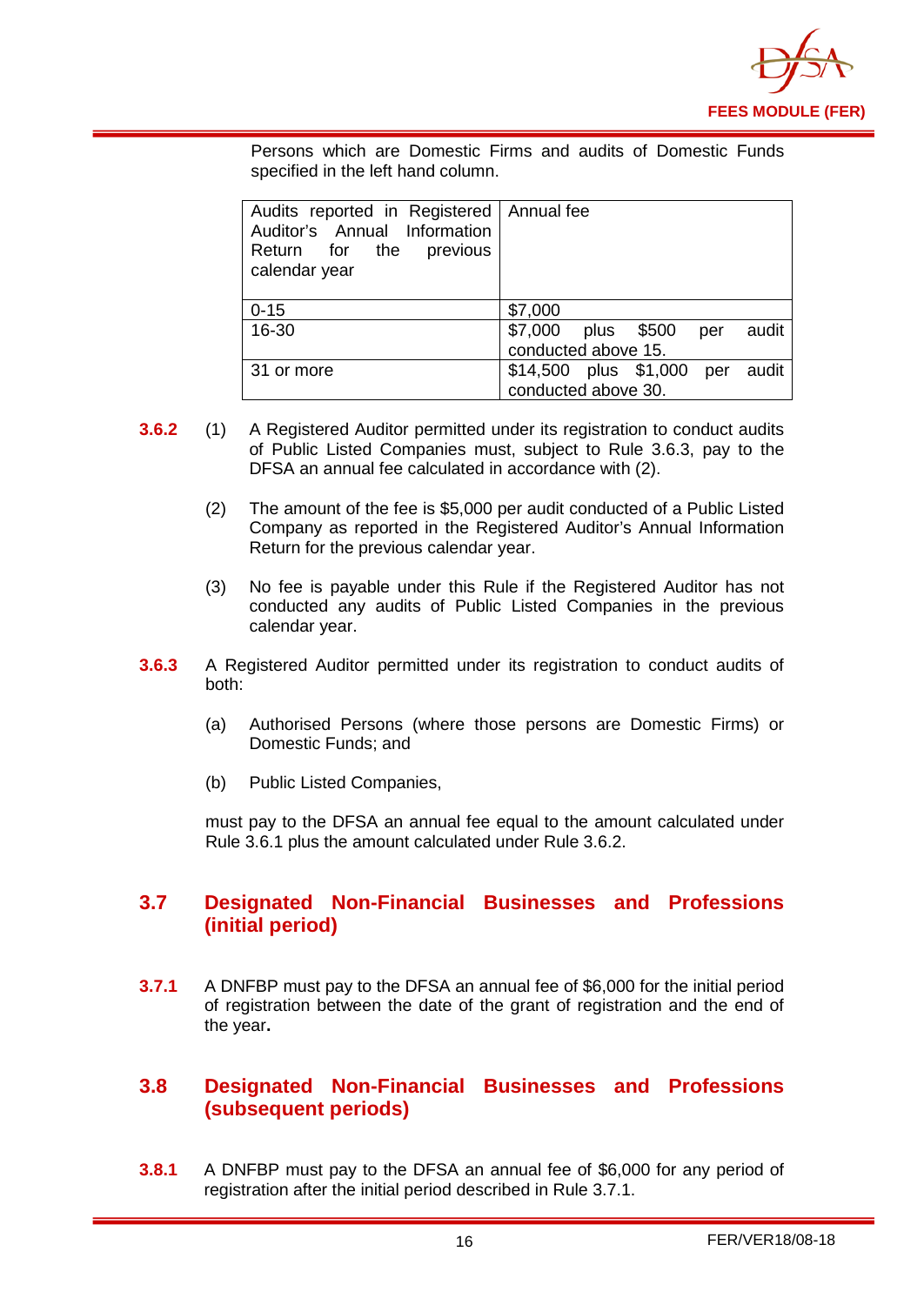

## <span id="page-18-0"></span>**3.9 Domestic Funds (initial period)**

- **3.9.1** (1) A Fund Manager must pay to the DFSA in respect of each Domestic Fund for which it is the Fund Manager the initial annual fee prescribed in (3) for the period immediately following registration or notification until the end of the year.
	- (2) The initial annual fee must be paid to the DFSA:
		- (a) in the case of a Public Fund, at the time of registration; and
		- (b) in the case of an Exempt Fund or Qualified Investor Fund, at the time of notification to the DFSA pursuant to Article 34 of the Collective Investment Law 2010.
	- (3) The initial annual fee is \$4,000 multiplied by the number of whole months between the date of registration or notification and the end of the calendar year and then divided by 12.

## <span id="page-18-1"></span>**3.10 Domestic Funds (subsequent periods)**

- **3.10.1** (1) A Fund Manager must pay to the DFSA in respect of each Domestic Fund for which it is the Fund Manager the annual fee prescribed in (2) for any period after the initial period described in Rule 3.9.1.
	- (2) The annual fee for any period after the initial period is \$4,000.

## <span id="page-18-2"></span>**3.11 Listed Entities**

**3.11.1** (1) A Listed Entity that has equity securities admitted to the Official List of Securities must pay to the DFSA an annual fee consisting of \$2,500 plus the additional fee (if any) calculated in accordance with the table to this Rule.

| <b>Additional Fee</b>                                     |                                                                                              |  |  |
|-----------------------------------------------------------|----------------------------------------------------------------------------------------------|--|--|
| Market capitalisation in<br>millions of the Listed Entity | USD   Fee payable in respect of each<br>million of<br>market<br><b>USD</b><br>capitalisation |  |  |
| 0 to 100                                                  | \$0                                                                                          |  |  |
| >100 to 500                                               | \$5                                                                                          |  |  |
| >500 to 5,000                                             | \$1                                                                                          |  |  |
| >5,000 to 10,000                                          | \$0.50                                                                                       |  |  |
| >Greater than 10,000                                      | \$0.25                                                                                       |  |  |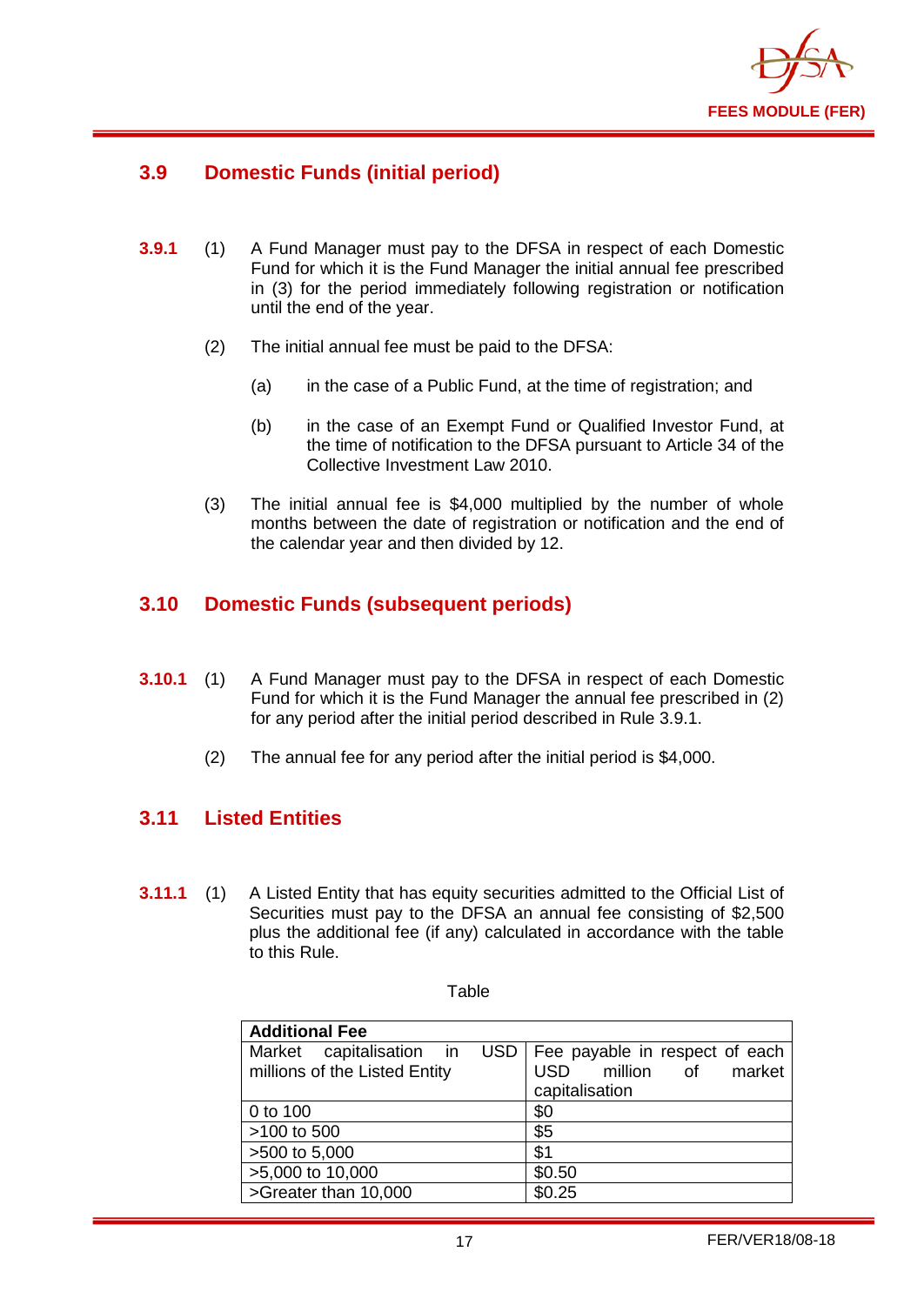

- (2) In (1), "equity securities" means Shares, Certificates over Shares and Warrants over Shares.
- (3) For the purposes of the table to (1), the market capitalisation of the Listed Entity must be determined as at the last business day in November of the year before the calendar year to which the annual fee relates and is to be based on the official closing price on the AMI at the end of that day.

#### **Guidance**

- 1. The market capitalisation of a Listed Entity is calculated by multiplying the number of listed equity securities by the closing price per equity security on the relevant day.
- 2. The following is an example of how the annual fee under Rule 3.11.1 is calculated. A Listed Entity has equity securities admitted to the Official List of Securities. On the last business day of November of the year before the relevant calendar year, it had a market capitalisation of USD 250 million. Its annual fee for the calendar year will be calculated as follows:

| Fixed fee                           | \$2,500                    |
|-------------------------------------|----------------------------|
| Additional fee, consisting of:      |                            |
| initial USD 100mn of capitalisation | \$0 (100 x 0)              |
| remaining<br>150mn<br>USD.          | of   $$750 (150 \times 5)$ |
| capitalisation                      |                            |
| `otal                               | \$3,250                    |

## <span id="page-19-0"></span>**3.12 Recognised Body (Initial and subsequent periods)**

- **3.12.1** (1) A Recognised Body must pay to the DFSA the initial annual fee specified in (2) for the initial period of recognition between the date of its recognition and the end of the year.
	- (2) The initial annual fee is calculated as the annual fee specified in Rule 3.12.2, multiplied by the number of whole calendar months between the date of recognition and the end of the year divided by 12.
- **3.12.2** A Recognised Body must, after the initial period referred to in Rule 3.12.1, pay to the DFSA an annual fee of \$1,000.

#### **Guidance**

<span id="page-19-1"></span>Recognised Members do not have to pay an annual fee.

## **3.13 Transitional**

**3.13.1** (1) Except as provided in (2), the amendment made by Instrument No. 214 of 2018 relating to the annual fee for Providing Trust Services does not affect any annual fee that has already been paid or is payable by an Authorised Firm under this chapter in respect of the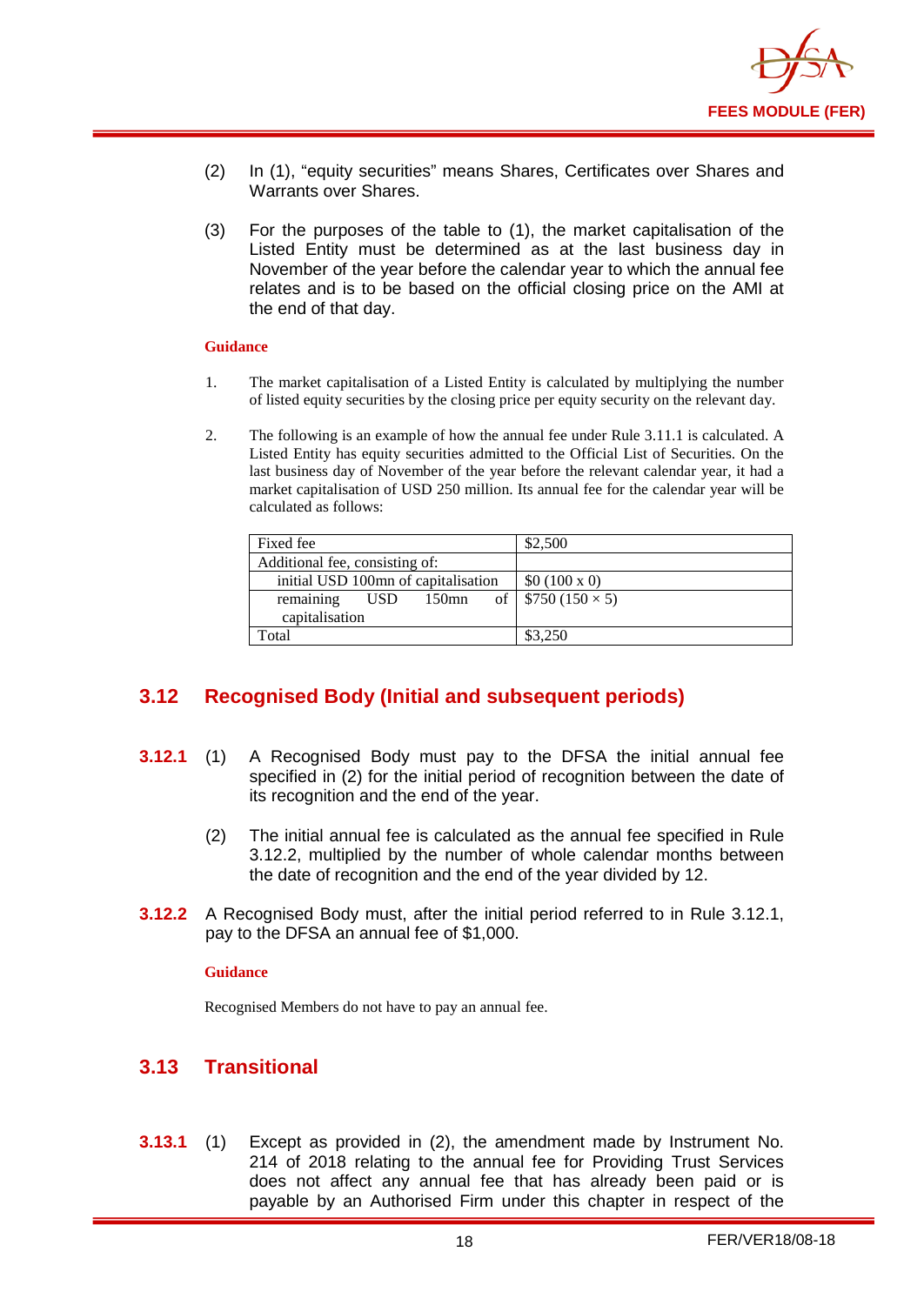

2018 calendar year.

(2) If an Authorised Firm is granted a Licence after the commencement of the amendment referred to in (1), then for the purposes of calculating the initial annual fee payable by the Authorised Firm under section 3.1, the amendment to the annual fee is to be taken into account.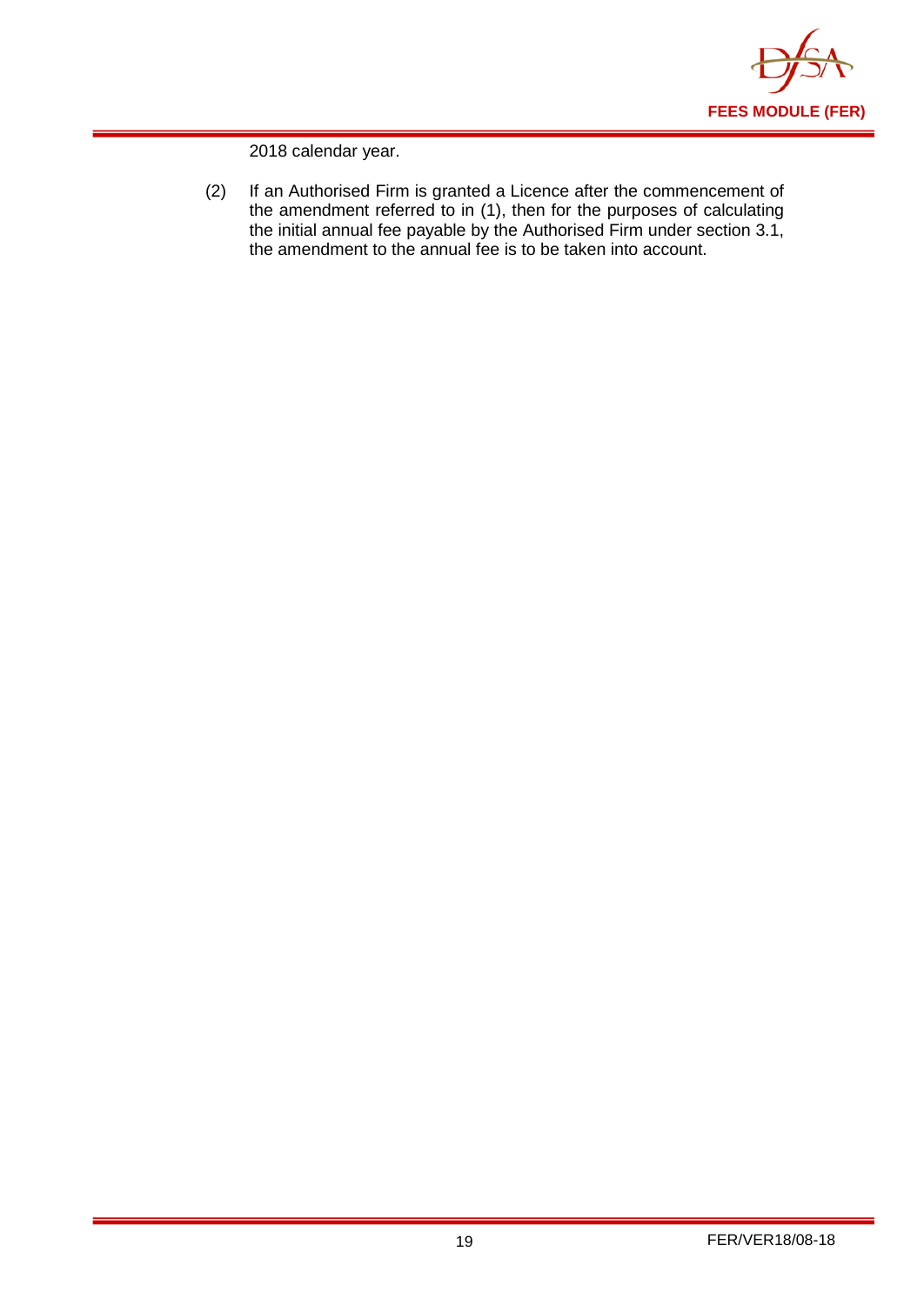

## <span id="page-21-0"></span>**4 FILING FEES**

#### <span id="page-21-1"></span>**4.1 Filing a Prospectus, Issue Note or other document for approval**

- **4.1.1** (1) A Person filing a Prospectus or other document with the DFSA, for approval in accordance with Rule 2.4.1(i)(iii), section 2.6, section 2.7, section 6.3 or Rule 9.7.4 of MKT must pay to the DFSA the applicable fee specified in the table in (2).
	- (2) This is the table referred to in (1):

| <b>Filing event</b>                                                                                             | <b>Equity Securities</b> | <b>Non-Equity</b><br><b>Securities</b> |
|-----------------------------------------------------------------------------------------------------------------|--------------------------|----------------------------------------|
| Prospectus or equivalent<br>document                                                                            | \$35,000                 | \$10,000                               |
| <b>Registration Statement</b>                                                                                   | \$27,500                 | \$7,500                                |
| Securities Note<br>and<br>Summary                                                                               | \$7,500                  | \$2,500                                |
| Supplementary<br>Prospectus                                                                                     | \$2,000                  | \$2,000                                |
| Programme update                                                                                                | n/a                      | \$8,000                                |
| Any other document<br>which is required by the<br>Markets Law or Markets<br>Rules to be approved by<br>the DFSA | \$5,000                  | \$3,000                                |

- (3) In (2), "equity securities" means Shares, Certificates over Shares and Warrants over Shares, and "non-equity securities" means all other Securities.
- (4) The fee payable under (1) must be paid to the DFSA before the filing of the Prospectus or other document.
- (5) A Prospectus or other document will not be considered to have been properly filed until the fee payable under (1) has been paid to the DFSA.

#### **Guidance**

The DFSA may levy a supplementary fee under Rule 1.2.7 if it appears to it that approval of a Prospectus or other document is likely to cause it to incur substantial additional costs, for example, because the Prospectus or transaction is complex. In such cases, the DFSA will usually discuss with the Issuer the level of supplementary fee before, or as soon as possible after, the submission of an application for approval of the document.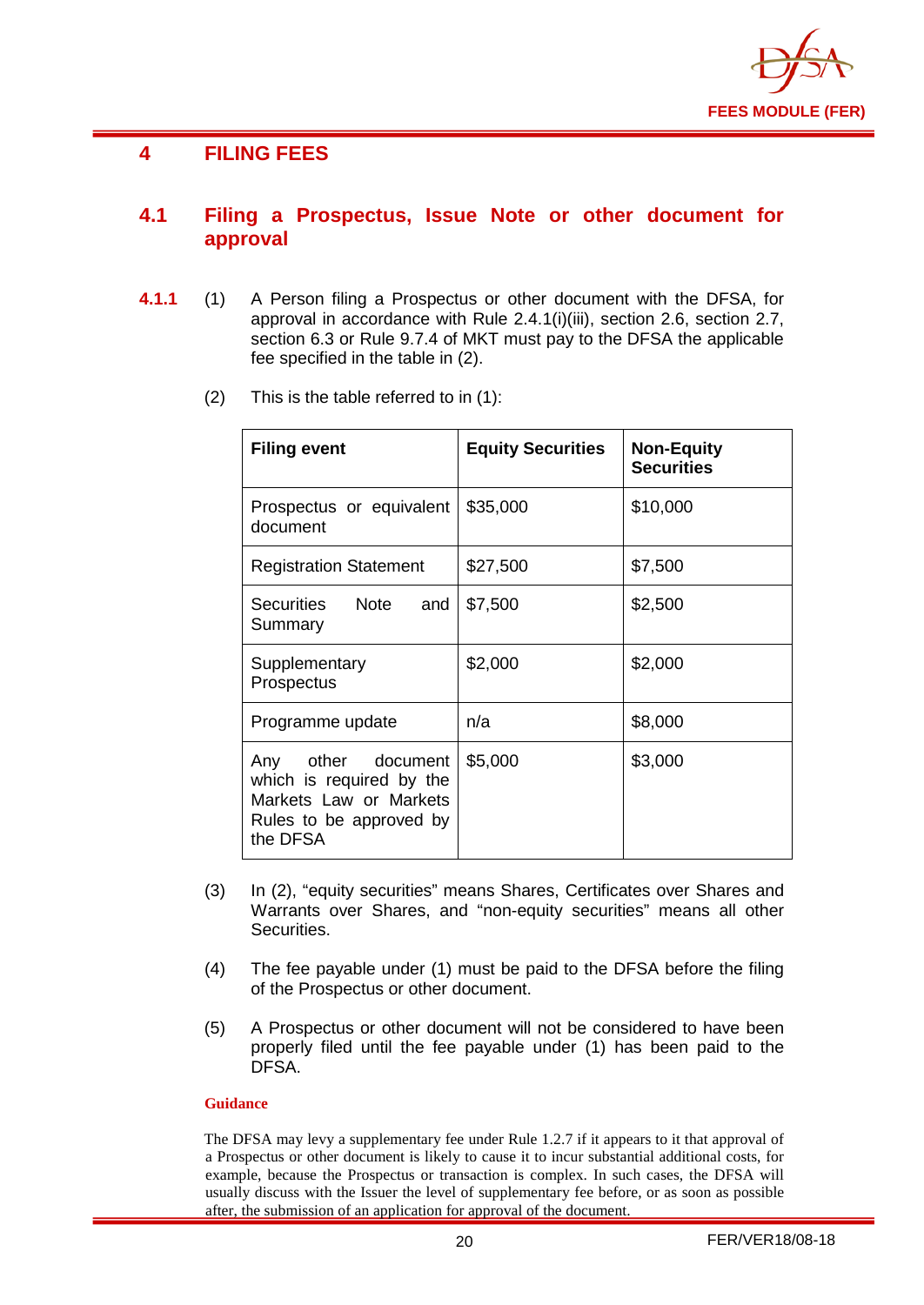

## <span id="page-22-0"></span>**4.2 Filing a reference with the FMT**

- **4.2.1** A fee of \$5,000 must be paid to the DFSA before a reference to the FMT is considered filed with the FMT.
- **4.2.2** The president of the FMT may waive all or part of the \$5,000 filing fee if the Person commencing the reference is an individual and if, in the circumstances, the president considers it is equitable to do so.

## <span id="page-22-1"></span>**4.3 Seeking consent to commence a regulatory proceeding before the FMT**

- **4.3.1** A fee of \$5,000 must be paid to the DFSA by a Person seeking the consent of the DFSA to bring a regulatory proceeding before the FMT.
- **4.3.2** The DFSA may waive all or part of the \$5,000 fee if the Person seeking the consent is an individual and if, in the circumstances, the DFSA considers it is equitable to do so.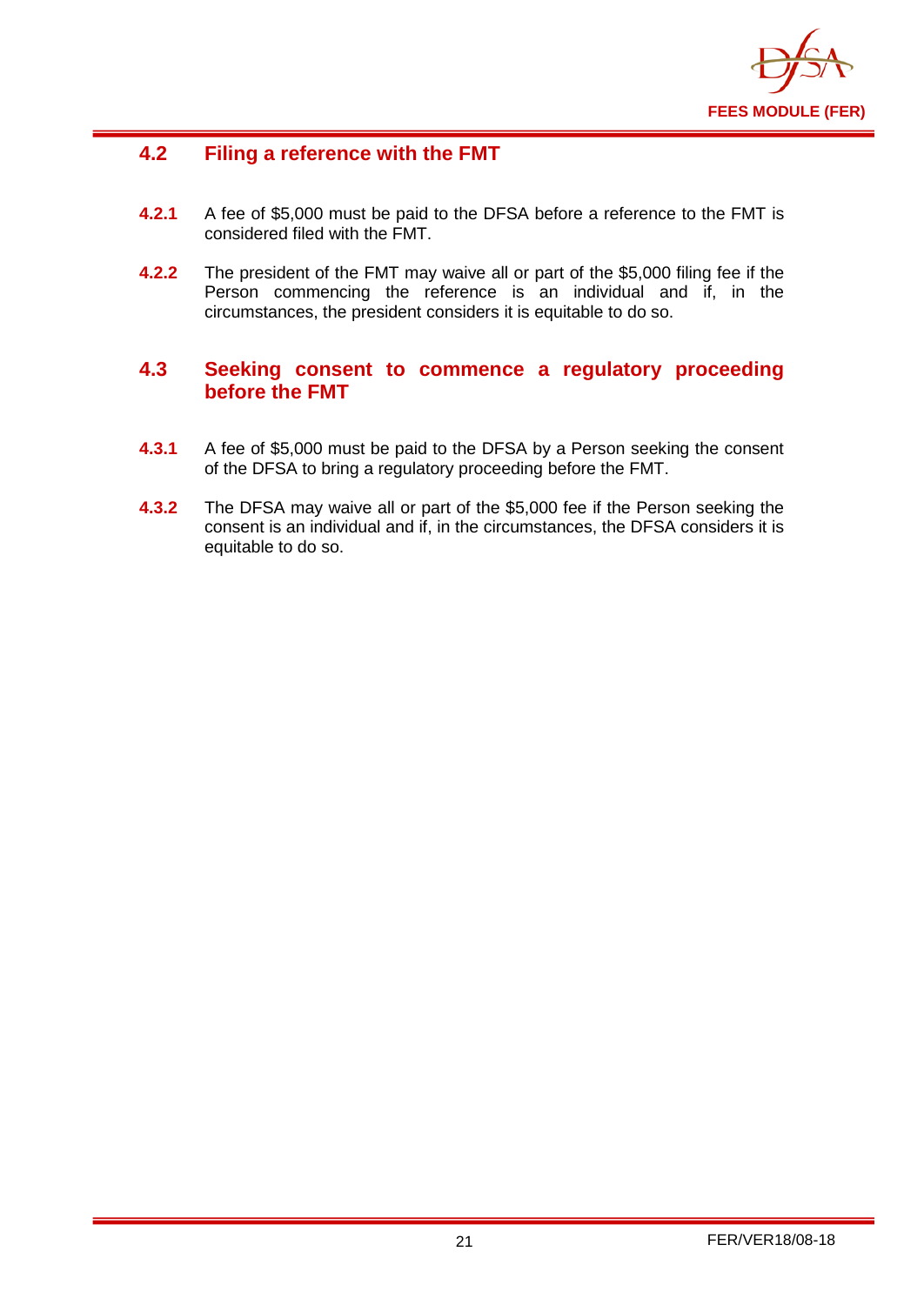

## <span id="page-23-0"></span>**5 TAKEOVER FEES**

## <span id="page-23-1"></span>**5.1 Bid Documents**

- **5.1.1** (1) Fees are payable on Bid Documents and the Bidder is responsible for the payment to the DFSA of the applicable fee in accordance with (2) and (3).
	- (2) The Bidder must pay to the DFSA the fee specified in the right hand column of the table in (4) which corresponds to the value of the Bid specified in the left hand column of the table.
	- (3) In regard to the value of the Bid for the purposes of (2):
		- (a) where there are alternative Bids, the alternative with the highest value must be used to calculate the value of the Bid. Bids for all classes of equity Share capital must be included in the calculation of the value of the Bid, but Bids for non-equity Share capital, Convertibles, Options and the like must not;
		- (b) when a merger is effected by Bids for both entities by a new entity created to make the Bids, the fee will be determined by the value of the lower of the two Bids; and
		- (c) when the fee falls to be calculated on the basis of the value of the Securities to be issued as consideration, it must be computed by reference to the closing price of the relevant Securities at the last practicable date before the publication of the Bid Document as stated in that document or, as the case may be, by reference to the estimated value of any unlisted Securities consideration given in the document.
	- (4) This is the table referred to in (2):

| Value of the Bid in<br><b>US\$ million</b> | Fee in<br>US\$ |
|--------------------------------------------|----------------|
| Less than 5                                | 7,500          |
| Over 5 to 25                               | 15,000         |
| Over 25 to 100                             | 55,000         |
| Over 100 to 500                            | 150,000        |
| Over 500                                   | 370,000        |

#### **Guidance**

1. Where a Bidder issues a revised Bid Document that increases the value of the Bid, the DFSA will require payment of the difference between the fee that would be applicable under the table in Rule 5.1.1 (4) in respect of the value of the revised Bid, and the fee previously paid in respect of the value of the initial Bid.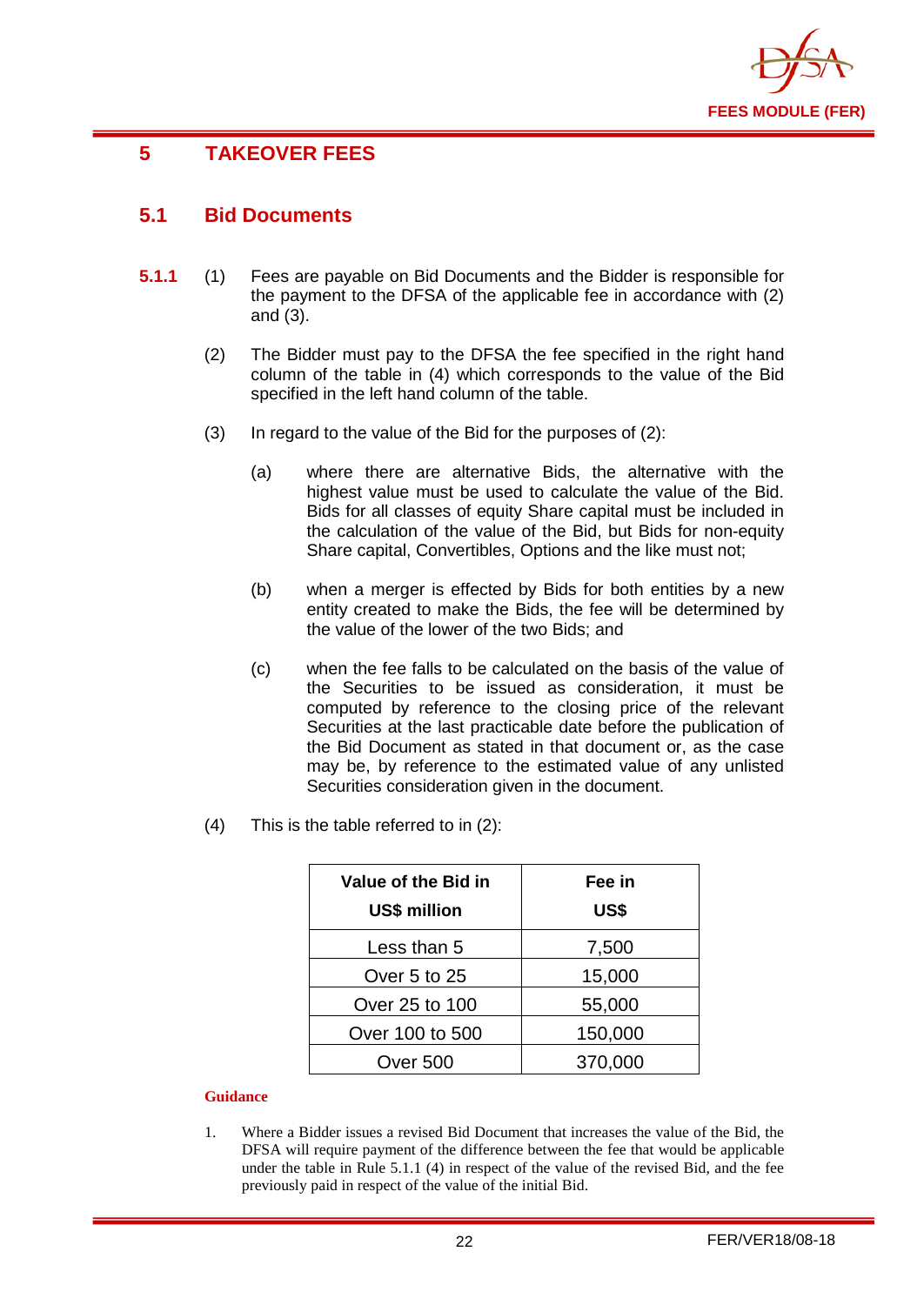

- 2. In relation to the giving of an estimated value of any unlisted Securities consideration, see TKO Rule  $1.4.1$  (m).
- **5.1.2** In all cases a note setting out the calculation of the fee must accompany the Bid Document provided to the DFSA. If the Bid is revised, a similar note must be provided with the revised Bid Document and any necessary further payment.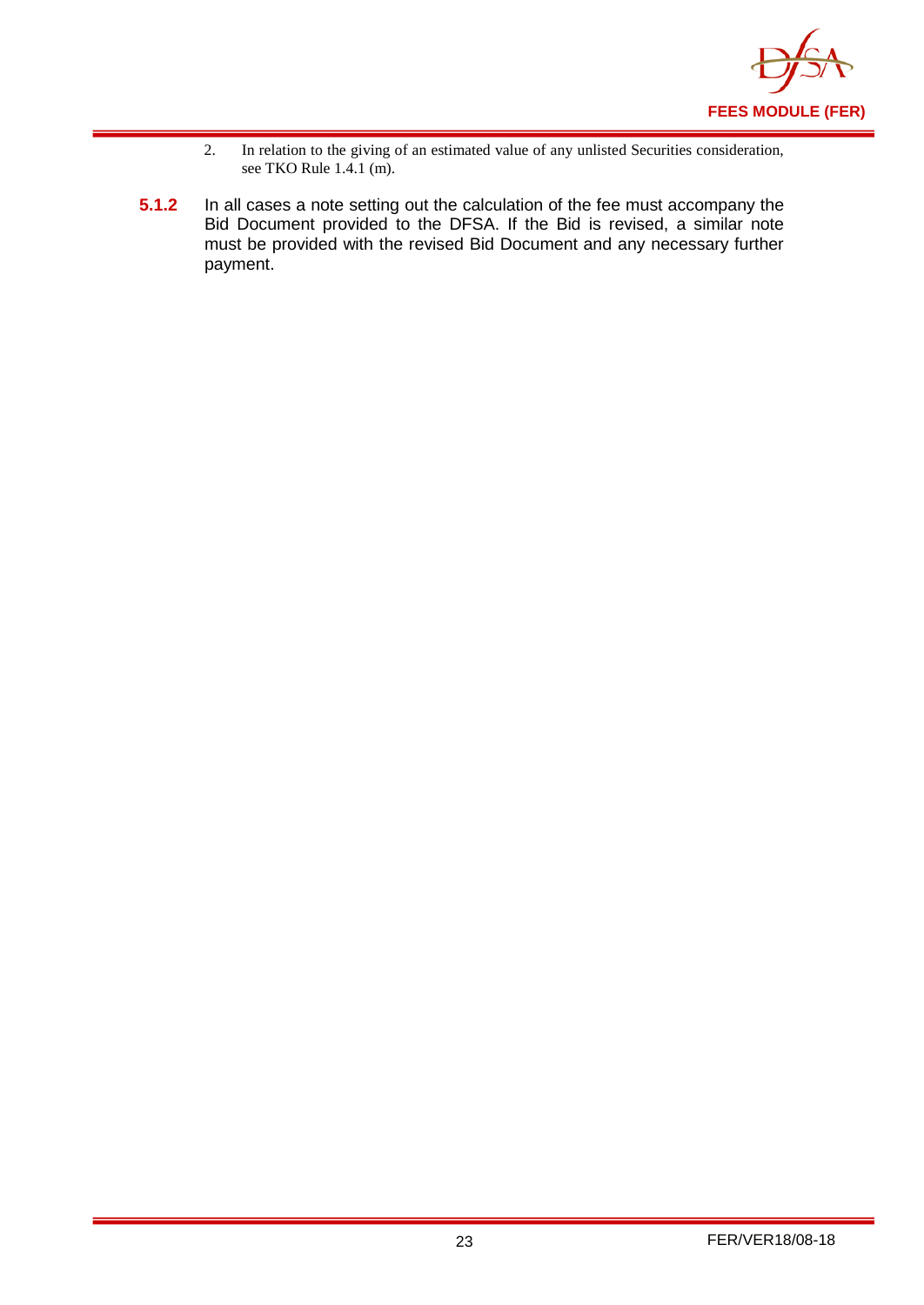

## <span id="page-25-0"></span>**6 FEES FOR OTHER SUPERVISORY EVENTS**

#### **Application to approve change of control**

- **6.1.1** A Person applying for written approval to acquire or to increase its level of control in a Domestic Firm must pay to the DFSA an application fee of:
	- (a) \$5,000 if the application is complex; or
	- (b) \$3,000 in any other case.
- **6.1.2** A Person applying for written approval to become the Controller of or to increase its level of control in an Authorised Market Institution must pay to the DFSA an application fee of:
	- (a) \$5,000 if the application is complex; or
	- (b) \$3,000 in any other case.
- **6.1.3** An application is 'complex' for the purposes of Rule 6.1.1 or 6.1.2 if the Person who proposes to acquire, become a Controller of, or increase its level of control in, the relevant Authorised Person:
	- (a) is from a jurisdiction where there is no bilateral memorandum of understanding in place between the DFSA and the relevant Financial Services Regulator in that jurisdiction;
	- (b) has no experience of operating or controlling the type of business to which the application relates;
	- (c) has previously contravened any legislation or been the subject of enforcement, supervisory or civil action by a government body or agency, the DFSA or any other Financial Services Regulator;
	- (d) is a Controller of another Authorised Person in the DIFC and approval of the application may give rise to a material conflict of interest; or
	- (e) proposes, in connection with the acquisition or change of control, to change the business model, business activities or senior management of the Authorised Person.

#### **Request to withdraw a Licence**

- **6.1.4** An Authorised Person applying to have its Licence withdrawn must pay to the DFSA an application fee of \$5,000 if, when it applies, the Authorised Person:
	- (a) Provides Custody;
	- (b) has Deposits that must be repaid;
	- (c) holds or controls Client Assets or Insurance Monies;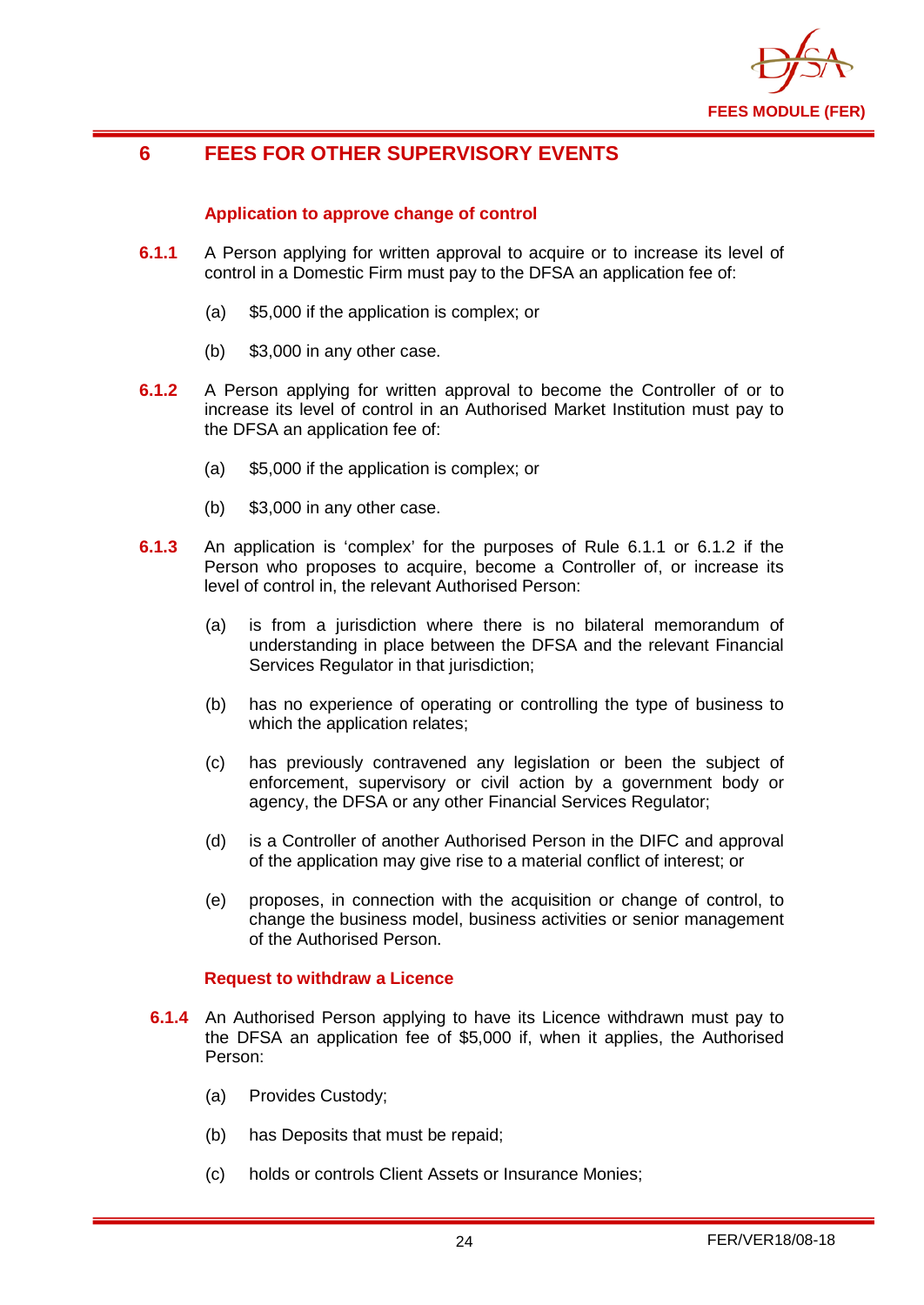

- (d) has a significant liability to a creditor;
- (e) is the subject of a civil claim made by a Client; or
- (f) is the subject of enforcement, supervisory or civil proceedings by the DFSA or a Financial Services Regulator.

**Opening a branch or subsidiary in another jurisdiction** 

- **6.1.5** (1) A Domestic Firm must pay to the DFSA the fee specified in (2) if it notifies the DFSA of either:
	- (a) the proposed establishment of a branch office or subsidiary outside the DIFC; or
	- (b) the proposed Major Acquisition of a Body Corporate outside the DIFC.
	- (2) The notification fee under (1) is an amount equal to 50% of the fee that applies under Rule 3.2.1(2)(a).